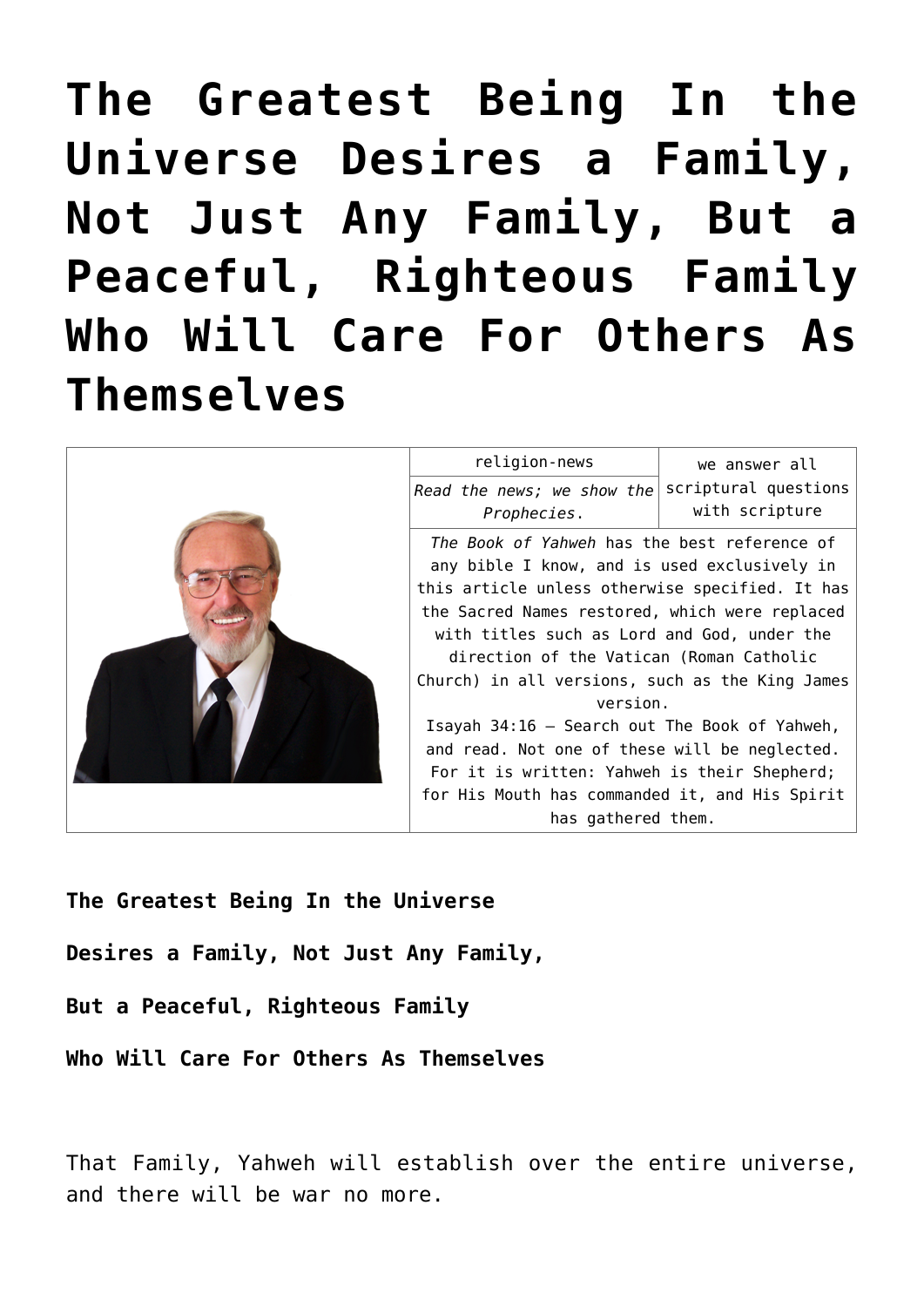Read the Plan:

#### **Genesis 1:26**

Then Yahweh said: I will make man in My Image, according to My Likeness; they will have Authority over the fish of the sea, over the birds of the air, over the cattle, and over all the earth and over every creeping thing that creeps upon the earth.

#### **Yahchanan 1:1-4**

1 In the beginning was the Plan of Yahweh, and the Plan was with Yahweh, and the Plan was Yahweh's.

2 The same *Plan* was in the beginning with Yahweh.

3 All things were done according to it, and without it nothing was done, that was done.

4 In *this Plan* is Life, and that Life is the Light to mankind.

**Verse 4:** Life?

#### **Genesis 2:9, 16-17**

9 And out of the ground Yahweh made every tree grow that is pleasant to the sight, and desirable for food. The Tree of Life *was* in the midst of the garden, and the tree of the knowledge of Righteousness and evil.

16 And Yahweh commanded the man, saying: Of every tree of the garden you may freely eat;

17 But of the tree of the knowledge of Righteousness and evil you must not eat, for starting with the day you eat of it,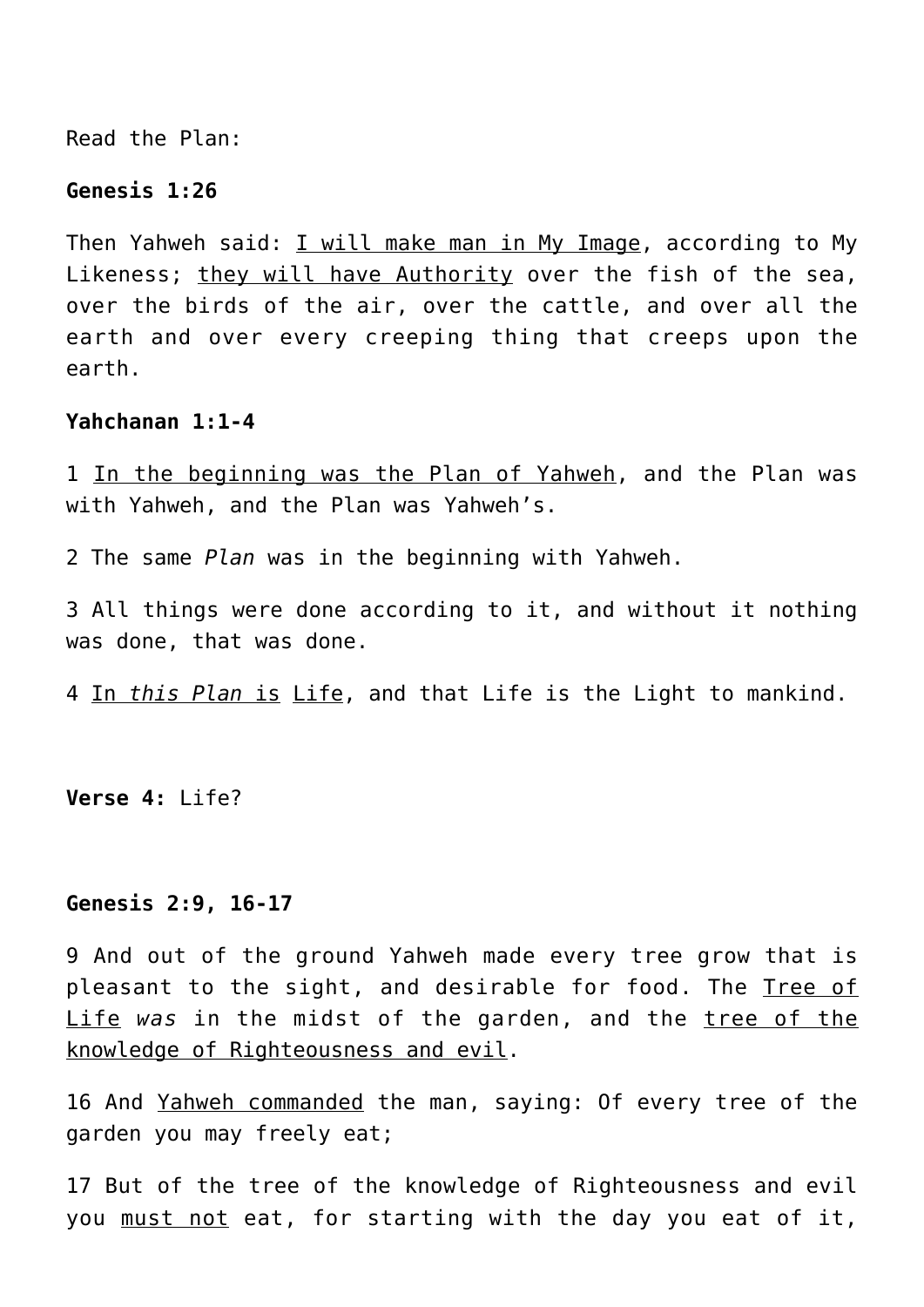dying you will die.

#### **Psalm 8:1-9**

1 How excellent is Your Great Name in all the earth, Yahweh our Father! You have Your Glory firmly set above the starry frame; *the heavens.*

2 From the mouths of babes and sucklings strength by You is ordained, so You would still the enemy; the avenger would be crushed!

3 When we consider Your heavens, the work Your Fingers framed, the work of the moon and of the stars, which were by You ordained;

4 What is man that You are mindful of him? And the son of man, that You visit him?

5 For You have made him a little lower than the malakim, but You will crown him with glory and honor.

6 You made man to be the ruler over the works of Your Hands; You will put all things under his feet;

7 All sheep and oxen; yes, all the beasts of the field;

8 All the fowls of the air and the fish of the sea, and whatever passes through the rivers in the seas *will be under the rule of man.*

9 How excellent is Your Great Name in all the earth, Yahweh, *our* Father!

The Name of the Greatest Being is Yahweh. He is willing to bless every Seventh Day Sabbath by meeting with His Creation, at His House, to teach them His Righteousness. Practicing His Righteousness will bring mankind to Perfection.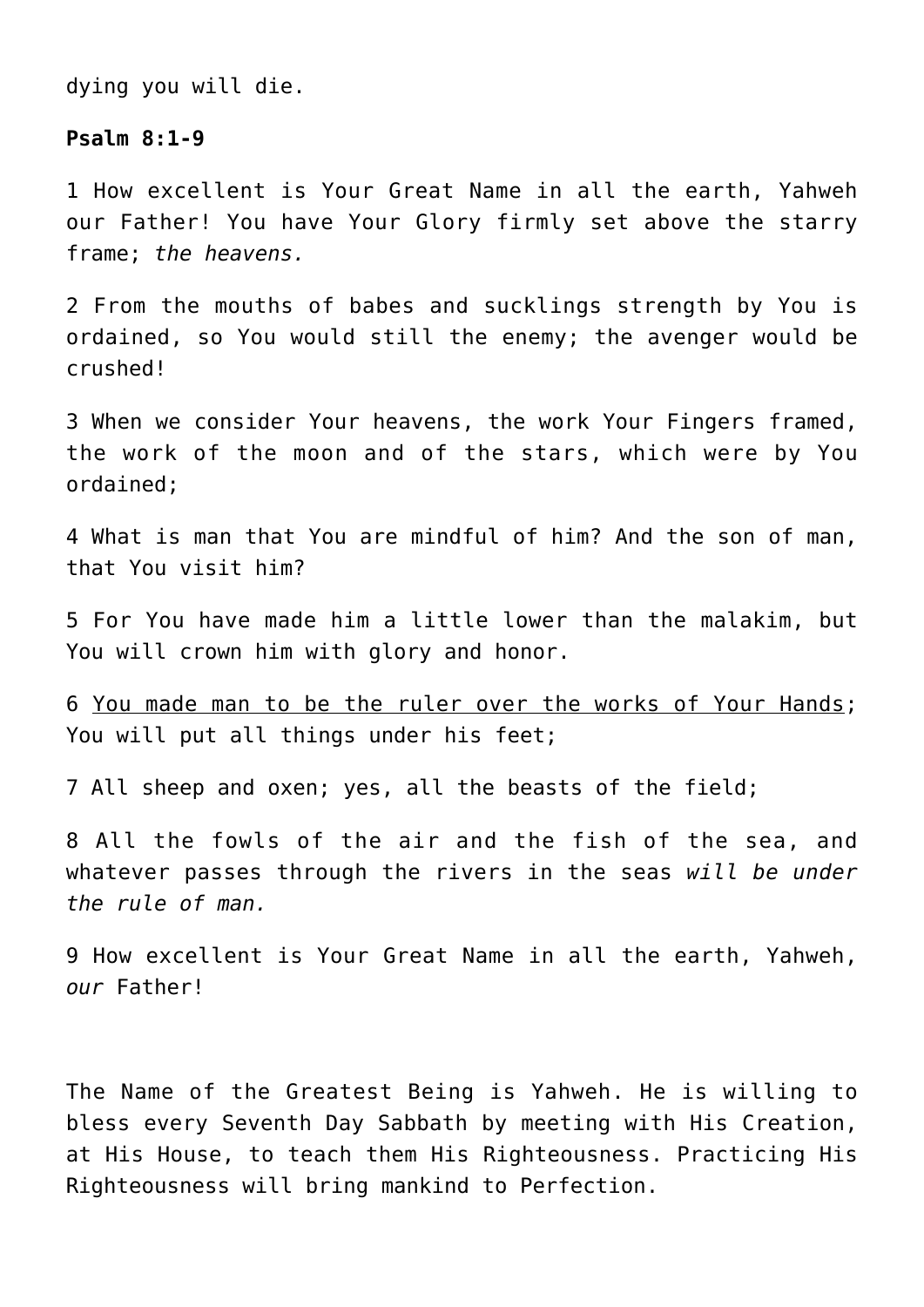# **I Yahchanan 3:7-8**

7 Little children, let no man deceive you; he who practices Righteousness is Righteous, just as He is Righteous.

8 He who practices sin is of the devil, for the devil has sinned from the beginning. For this purpose the Son of Yahweh was manifested; that He might destroy the works of the devil.

Read the Words of the Savior, Yahshua, first:

## **Mattithyah 6:33**

But seek you first the Kingdom of Yahweh and His Righteousness, and all these things will be added to you.

Perfection starts with this weekly reunion.

# **Isayah 58:13-14**

13 If you turn away your foot from *breaking* the Sabbath: *from* doing your pleasure; *your own business, your own pleasure,* on My Sacred Day, and call the Sabbath a delight; the Sacred *Day* of Yahweh honorable, and will honor Him *by* not doing your own ways, nor finding your own pleasure, nor engaging in idle conversation:

14 Then you will find your joy in Yahweh; and I will cause you to ride on the high places of the earth, and feed you with the heritage of Yahaqob your father—for the Mouth of Yahweh has spoken *it.*

# **II Chronicles 7:16**

For now I have chosen and sanctified this House, so My Name will be there forever; and My Eyes and My Heart will be there perpetually: *at the time of Yahweh's ordained Weekly Sabbaths*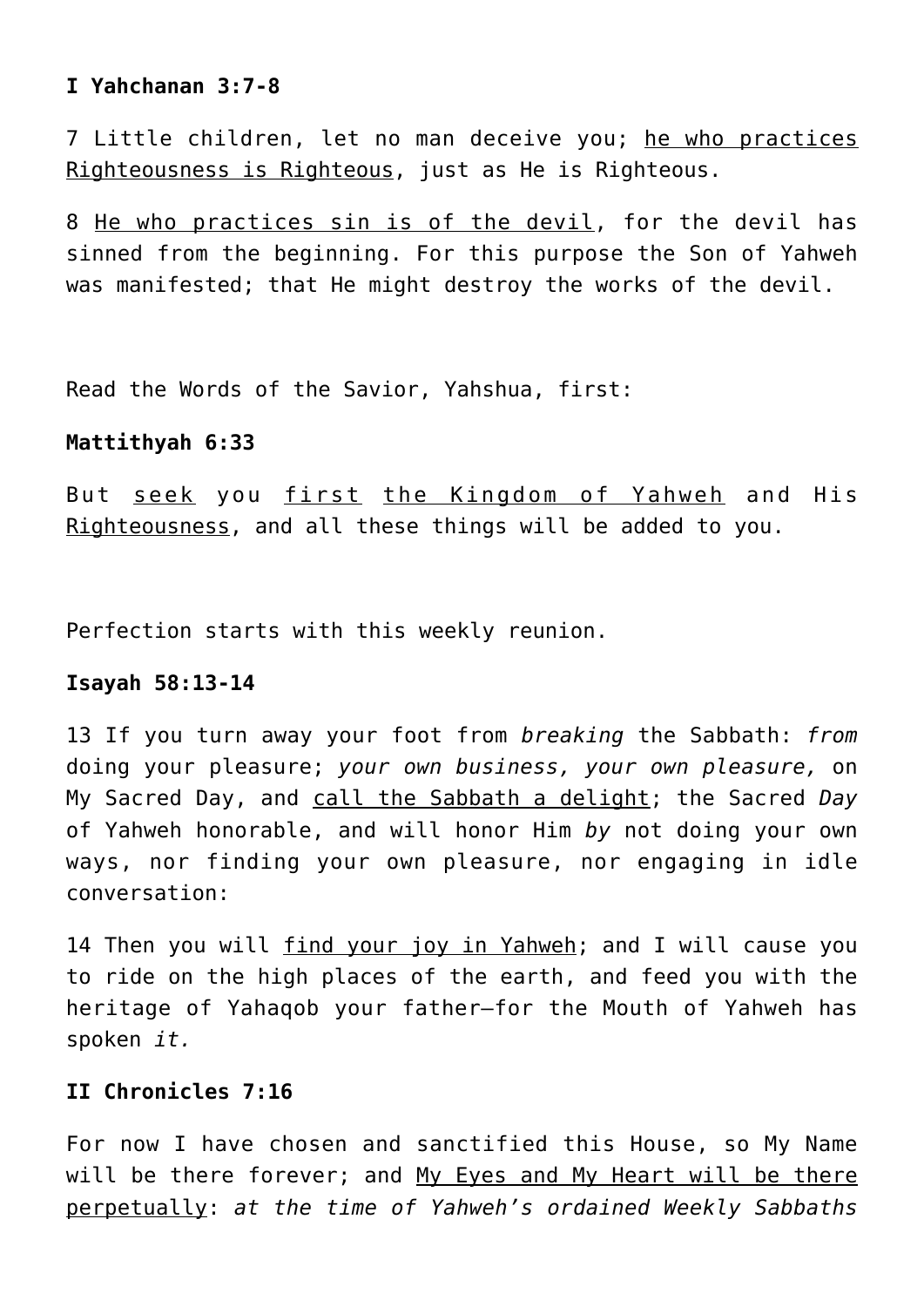*and Feast Days.*

Yahweh's Sabbaths will be never ending. Read this, they are forever.

#### **Isayah 66:22-23**

22 For as the restored heavens and the restored earth which I will make will remain before Me, says Yahweh: so will your seed and your name remain.

23 And it will come to pass that from one New Moon to another, and from one Sabbath to another, all flesh will come to worship before Me, says Yahweh.

**Every Sabbath Day, Blessed at Yahweh's House by Yahweh Himself**

#### **Isayah 66:24**

And they will go forth and look upon the carcasses of the men who have transgressed against Me; for their worm will not die, nor will their fire be quenched; and they will be an abhorrence to all flesh.

**Isayah 66:24** shows those who followed Satan and her Gods into war.

Her Gods?

# **Genesis 3:1-5**

1 Now the serpent was more subtle *and* crafty than any beast of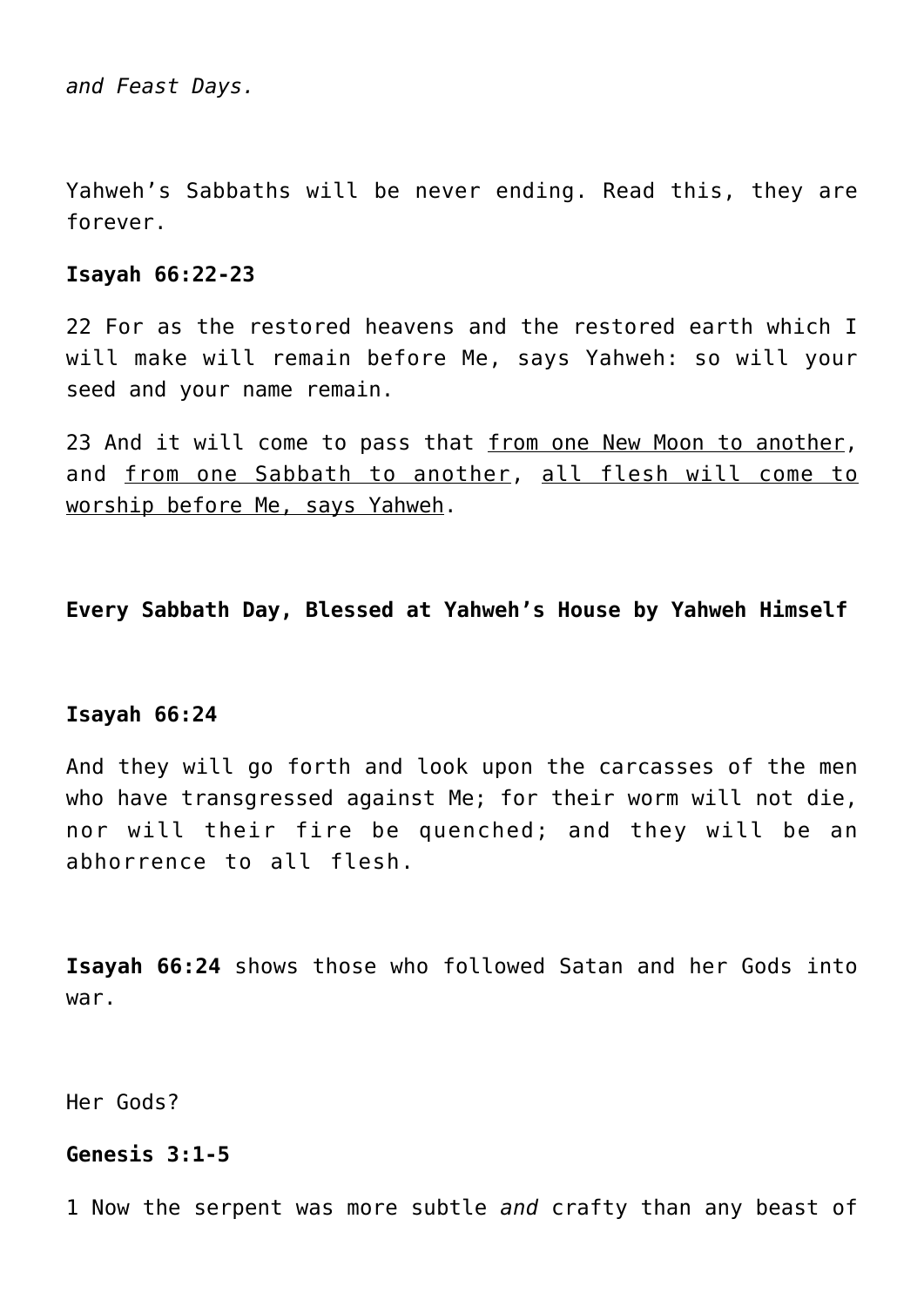the field which Yahweh had made. And she said to the woman; Has Yahweh indeed said: You shall not eat of every tree of the garden?

2 And the woman said to the serpent; We can eat the fruit of the trees of the garden;

3 But of the fruit of the tree which *is* in the midst of the garden, Yahweh has said: You shall not eat it, nor shall you touch it, or you will die.

4 And the serpent said to the woman; You will not surely die.

5 For Yahweh knows that in the day you eat of it, your eyes will be opened, and you will be as Gods (elohim), knowing Righteousness and evil.

**Verse 5:** notice, evil as the Gods.

Yahshua said you cannot practice evil and Righteousness. You must choose one or the other.

#### **Mattithyah 7:15-20**

15 Beware of false prophets who come to you in sheep's clothing, but inwardly they are ravening wolves.

16 You will know them by their fruits. Do men gather grapes from thorns, or figs from thistles?

17 Likewise, every Righteous tree brings forth Righteous fruit; but a tree of evil brings forth fruit of iniquity.

18 A Righteous tree cannot bring forth fruit of iniquity, nor *can* a tree of evil bring forth fruits of Righteousness.

19 Every tree which does not bring forth Righteous fruit is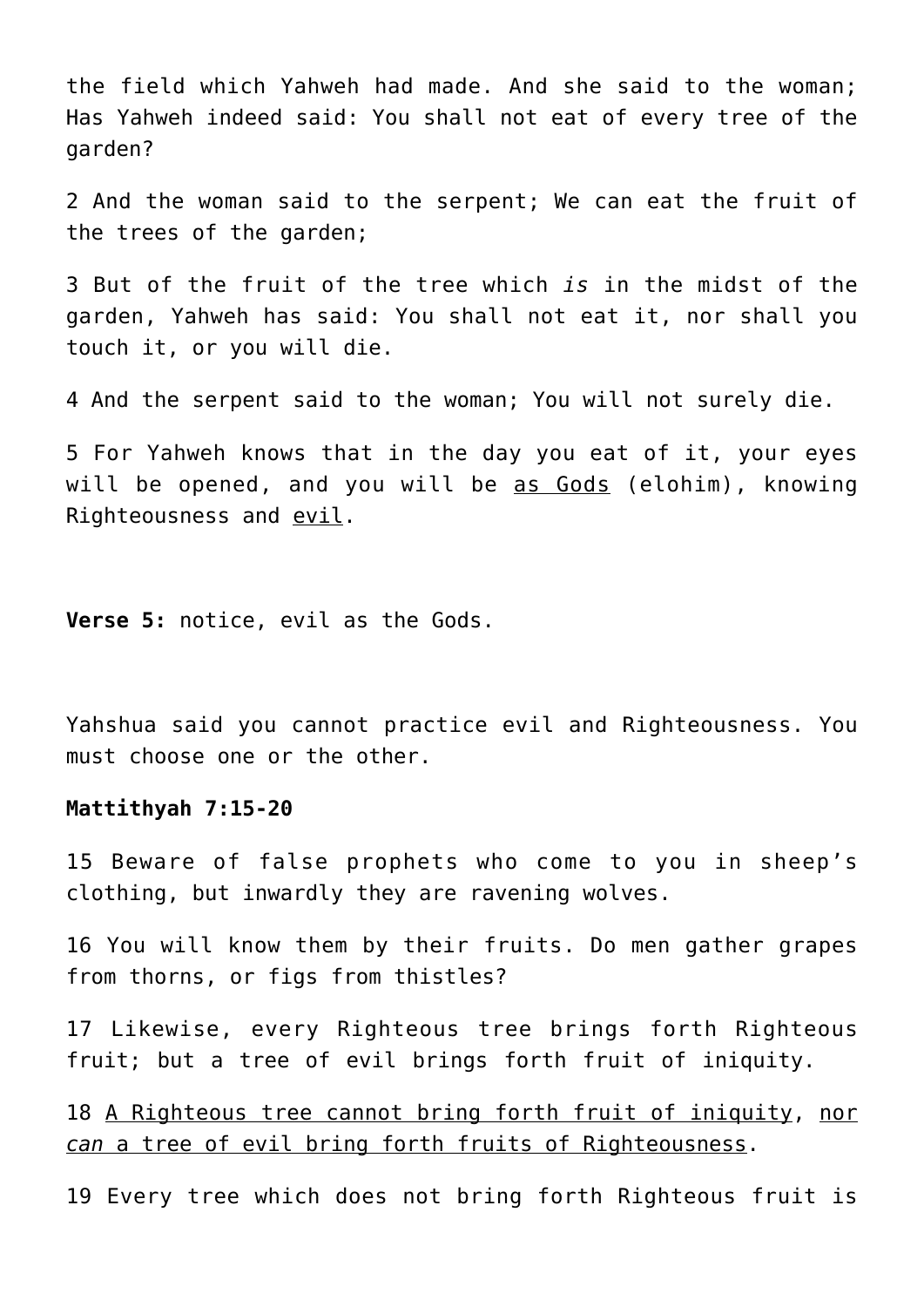cut down, and cast into the fire.

20 Therefore, by their fruits you will know them.

That's the reason Yahshua said in:

#### **Mattithyah 6:33**

But seek you first the Kingdom of Yahweh and His Righteousness, and all these things will be added to you.

Why? Because the kingdom of the Gods is evil.

## **Revelation 22:12-16**

12 And behold, I come quickly, and My Reward *is* with Me, to give every man according as his work will be.

13 I am the First and the Last, the Beginning and the End.

14 Blessed *are* those who keep His Laws, that they will have right to the Tree of Life, and will enter in through the gates into the City.

15 For outside *are* dogs, and sorcerers, and whoremongers, and murderers, and worshipers of Gods (elohim) and everyone *who professes* to love, yet practices breaking the Laws.

16 I, Yahshua, have sent My Messenger to testify to you these things in the congregations of The House of Yahweh. I am the Root and the Offspring of David, *and* the Bright and Morning Star.

Yahweh is the Creator, and He inspired *The Book of Yahweh* to be written as a complete Contract for the Special Family He is putting together. It is an Everlasting Contract, written for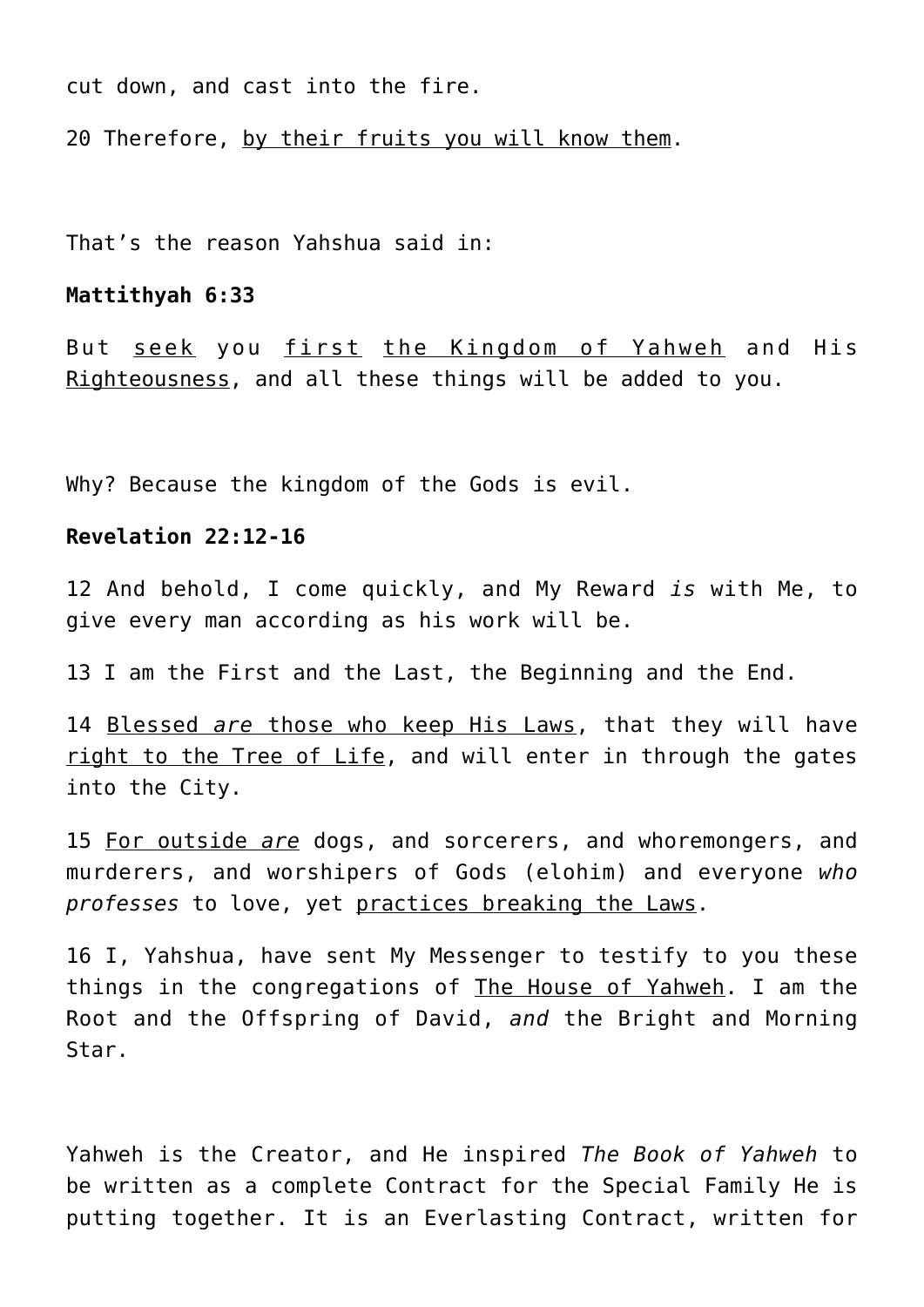the soon to be established Family of Yahweh.

## **Genesis 1:26**

Then Yahweh said: I will make man in My Image, according to My Likeness; they will have Authority over the fish of the sea, over the birds of the air, over the cattle, and over all the earth and over every creeping thing that creeps upon the earth.

Did you notice, The House of Yahweh—The Kingdom of Yahweh—will be established over the whole food supply?

# **Understand This!**

There are 4,199 war-raging religions in the world in this generation. These 4,199 religions do not practice Yahweh's Righteousness; therefore, they do not belong to Yahweh. Read that for yourself in your own bible or *The Book of Yahweh*.

The Savior said in:

# **Mattithyah 6:33**

But seek you first the Kingdom of Yahweh and His Righteousness, and all these things will be added to you.

Righteousness?

Of all the 4,199 religions, which of them actually belong to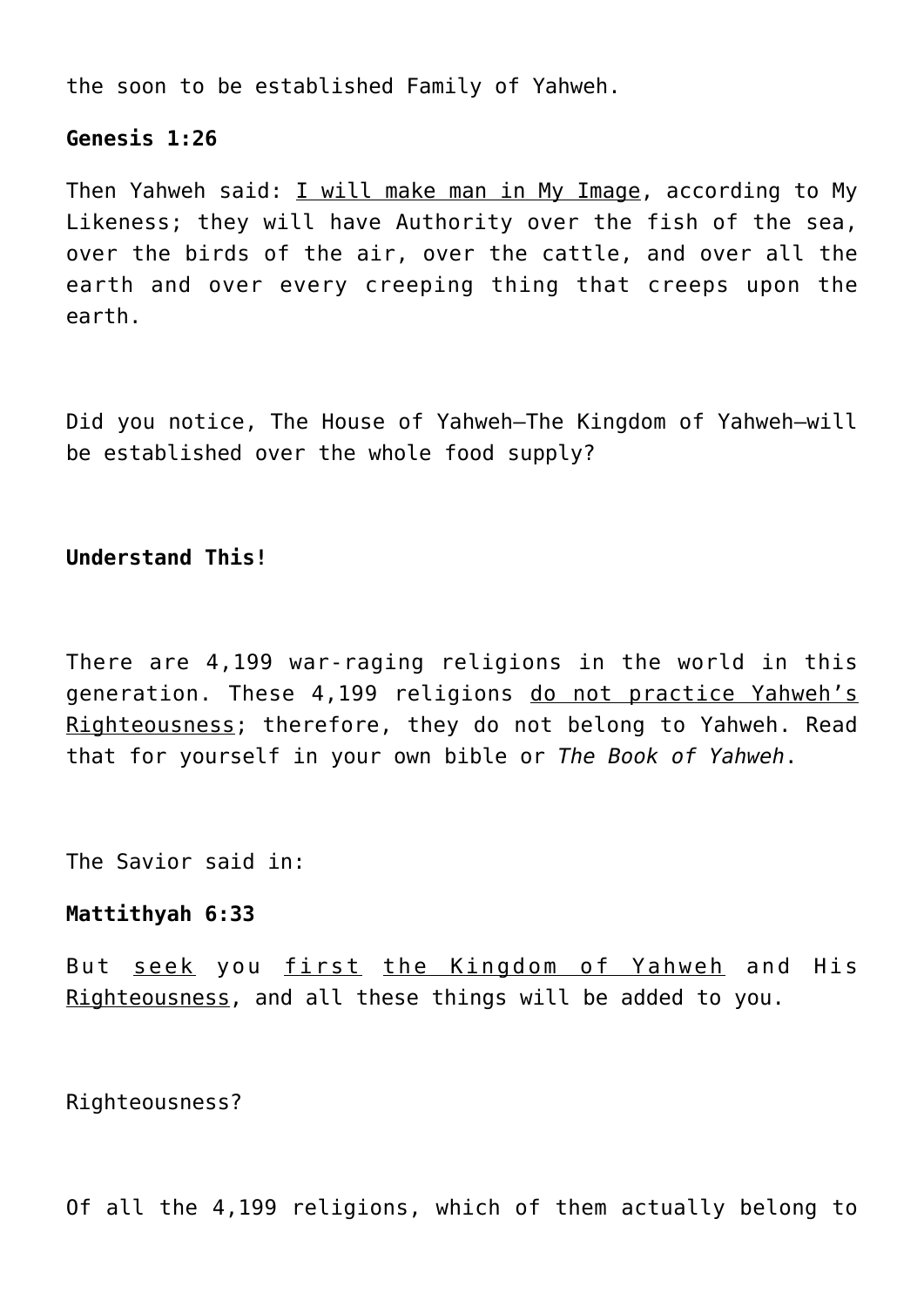Yahweh? Read for yourself and believe.

## **I Yahchanan 3:7-8**

7 Little children, let no man deceive you; he who practices Righteousness is Righteous, just as He is Righteous.

8 He who practices sin is of the devil, for the devil has sinned from the beginning. For this purpose the Son of Yahweh was manifested; that He might destroy the works of the devil.

Notice that! Those who practice evil like the Gods belong to Satan the devil (**verse 8**).

They cause wars like Cain (**Genesis 4:14**).

## **Yahdah 1:11**

Woe to them! For they have gone in the way of Cain, have run greedily in the error of Balaam for reward, and are sentenced to the perishing in the rebellion of Korah!

They have nothing in common with the Family that Yahweh is making.

# **I Corinthians 6:9-11**

9 Do you not know that the unrighteous will not inherit the Kingdom of Yahweh? Do not deceive yourselves. Neither fornicators, nor God worshipers (worshipers of elohim), nor adulterers, nor men who commit sexual perversions with boys, nor men who commit sexual perversions with other men,

10 Nor thieves, nor covetous, nor drunkards, nor revilers, nor extortioners, will inherit the Kingdom of Yahweh.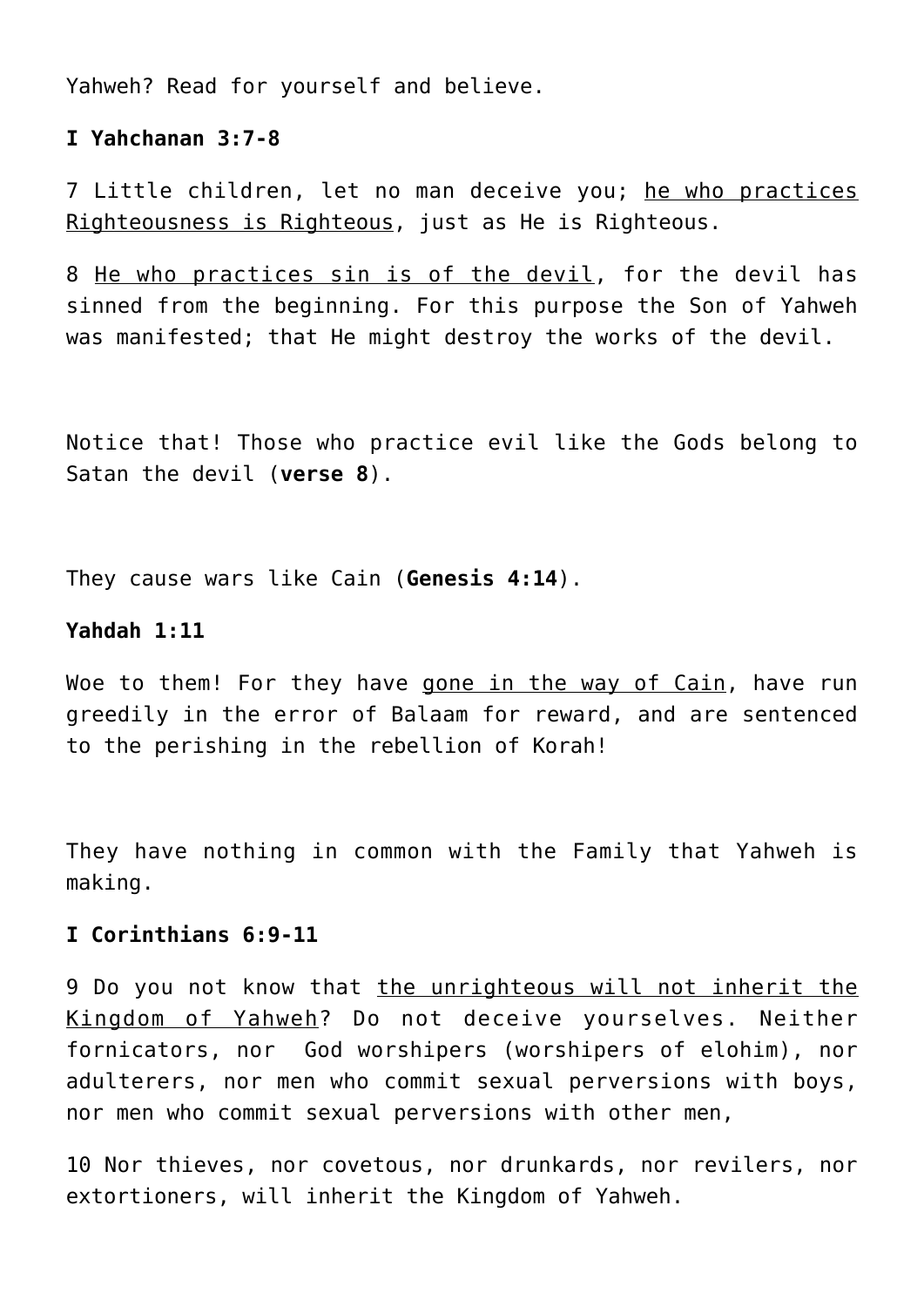11 And such were some of you. But now you are washed, now you are sanctified, now you are justified in the Name of Yahshua Messiah, and by the Spirit of our Father.

## **II Corinthians 6:14-18**

14 Do not be unequally yoked together with unbelievers. For what fellowship has Righteousness with unrighteousness? And what fellowship does Light have with darkness?

15 And what harmony can there be between Messiah and Belial; *worthlessness: Satan?* Or what share does a believer have with an infidel; *untrustworthy, not faithful, not true nor loyal?*

16 And what agreement does The House of Yahweh have with Gods (Elohim)? For we are the House of the Living Father. As Yahweh has said: I will dwell in them and walk among them. I will be their Father, and they will be My People.

17 Therefore: Come out from among them and be separate, says Yahweh. Do not touch the unclean*,* and I will receive you.

18 I will be a Father to you, and you will be My Sons and Daughters, says Yahweh Almighty.

Rest assured that no God worshipers will be in Yahweh's Kingdom—The House of Yahweh—to ever break up the peace, joy and caring, as they did beginning with Adam, Eve, and Cain.

Remember, the Savior's Words in:

# **Mattithyah 6:33**

But seek you first the Kingdom of Yahweh and His Righteousness, and all these things will be added to you.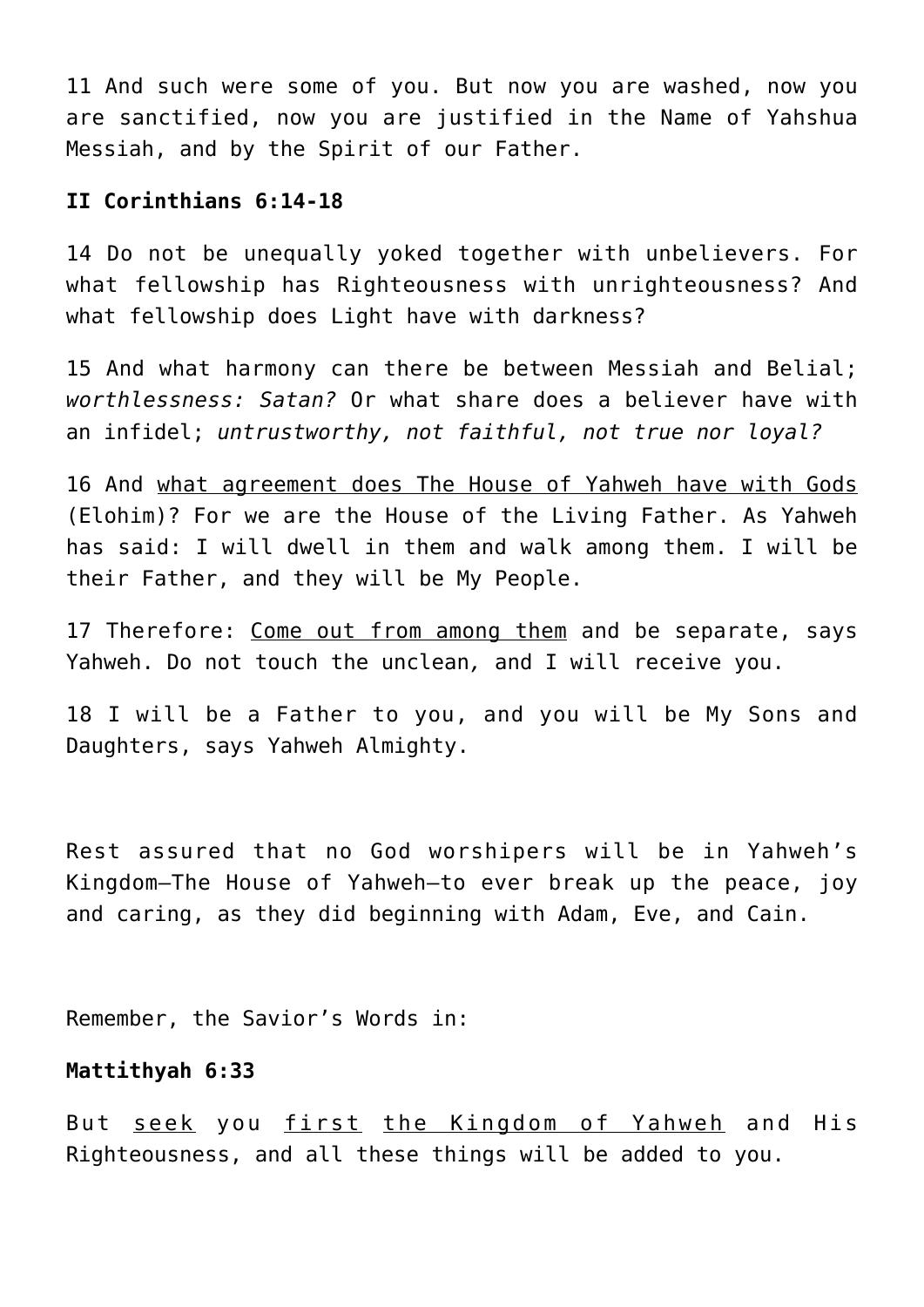The Savior told you to seek first the Kingdom of Yahweh, which is The House of Yahweh. The House of Yahweh is the only prophesied place shown to teach and practice Righteousness. They belong to Yahweh.

#### **I Yahchanan 3:4-8**

4 Whoever commits sin, transgresses also the Laws; for sin is the transgression of the Laws.

5 And you know that He was manifested to take away our sins, and in Him is no sin.

6 Whoever abides in Him does not sin; whoever sins, has not seen Him, neither knows Him.

7 Little children, let no man deceive you; he who practices Righteousness is Righteous, just as He is Righteous.

8 He who practices sin is of the devil, for the devil has sinned from the beginning. For this purpose the Son of Yahweh was manifested; that He might destroy the works of the devil.

**How and Where?**

Search *The Book of Yahweh.*

#### **Isayah 34:16**

Search out The Book of Yahweh, and read. Not one of these will be neglected. For it is written: Yahweh is their Shepherd; for His Mouth has commanded it, and His Spirit has gathered them.

The Godworshiping religions that translated the King James version, replaced the Name of the Creator, Yahweh, with Lord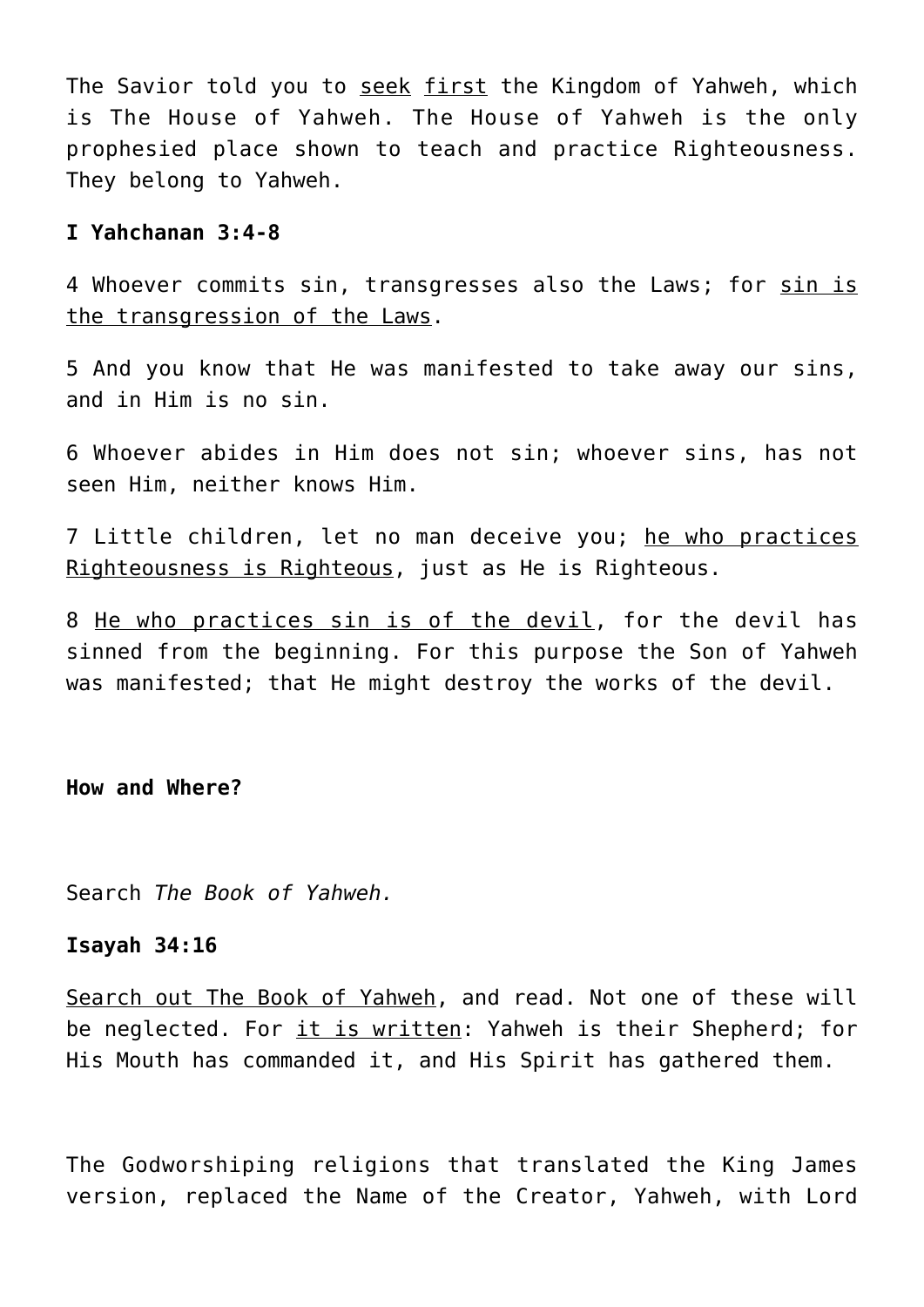and God, and the Name of the Savior, Yahshua, with Jesus Christ (two Gods, Hesus and Krishna, combined into one).

Read *Unger's Bible Dictionary,* which states that the Name of the Creator is Yahweh, and that the translators should have retained the Name Yahweh, but they did not.

**Lord**. The rendering of several Heb. and Gk. words, which have different meanings:

- 1. *Jehovah* (yahweh) (Heb. *YHWH*, "*self-existent*"), Jehovah. This is used as a proper name of [the Creator] only, and should have been retained in that form by the translators. *See* (The) Lord; Yahweh.
- 2. *Lord* (Heb. *Adon*), an early word denoting ownership; hence, absolute control. It is not properly a divine title, being used of the owner of slaves (Gen. 24:14, 27; 39:2, 7; A.V. "master"), of kings as the lords of their subjects (Isa. 26:13)…

Now back to:

### **Mattithyah 6:33**

But seek you first the Kingdom of Yahweh and His Righteousness, and all these things will be added to you.

When? Where?

Read this and believe: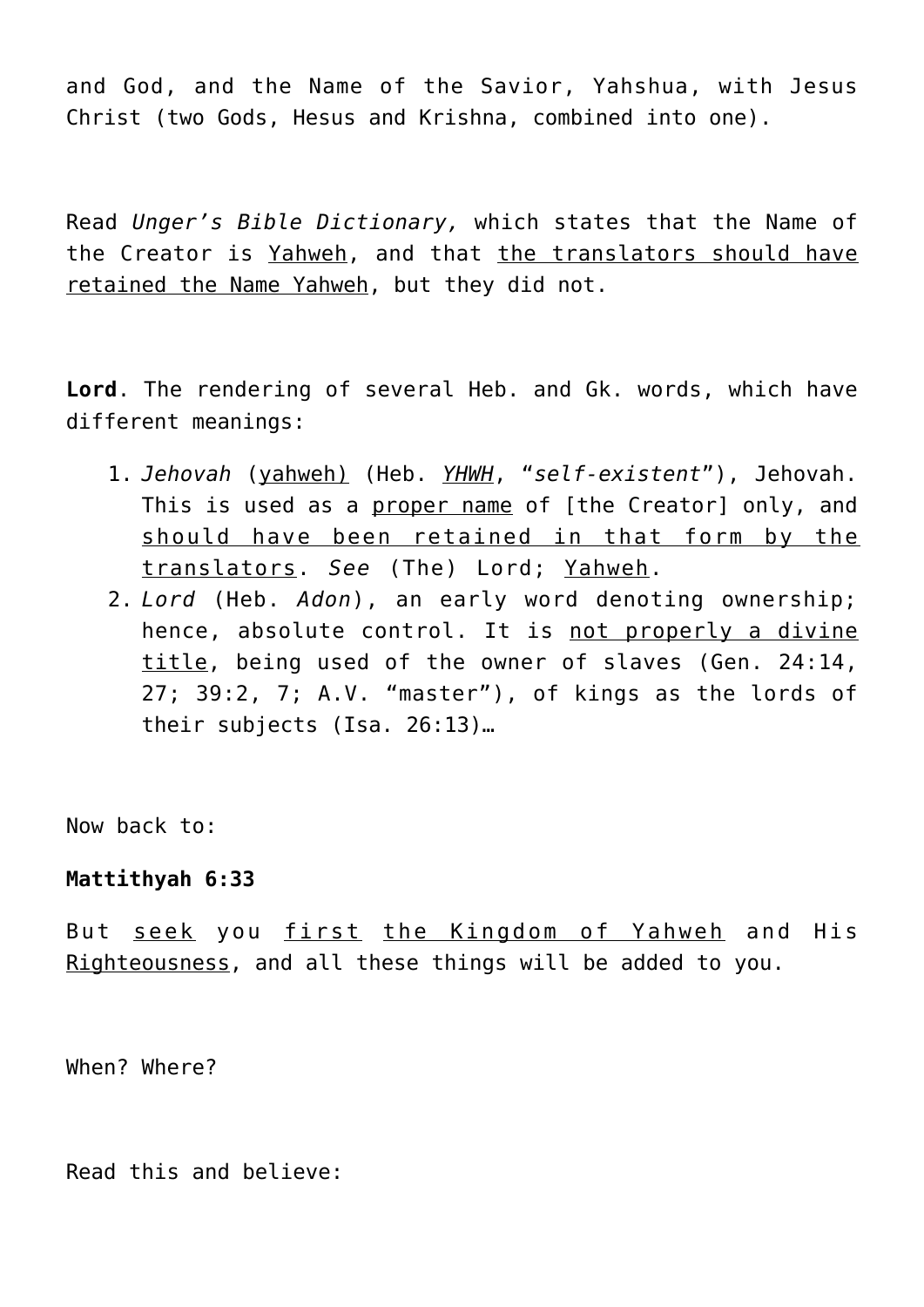# **Micahyah 4:1-3**

1 But in the Last Days it will come to pass *that* the mountain; *promotion,* of The House of Yahweh will be established in the chief of the nations. It will be raised above all congregations; and all peoples will *eventually* flow to it.

2 And many nations will come and say; Come, and let us go up to the mountain; *uplifting,* of Yahweh, and to the House of the Father of Yahaqob, and He will teach us of His Ways, and we will walk in His Paths. Because the Laws will depart from Zion, and the Word of Yahweh from Yerusalem.

3 And He will judge between many people, and rebuke strong nations afar off; and they will beat their swords into plowshares, and their spears into pruninghooks. Nation will not lift up a sword against nation, nor will they learn war anymore.

The above prophesied Work started in these Last Days. The Last Days or Generation of the nuclear bombs started in 1934. The U.S. invented the bombs that brought down fire from heaven.

# **Revelation 13:13**

And he does great wonders, so that he makes fire come down from heaven on the earth in the sight of men.

That got the ball rolling in the nuclear generation (**Mattithyah 34:29, 33-34**) called The End, the Last Days, and that Generation.

When? In the Last Days.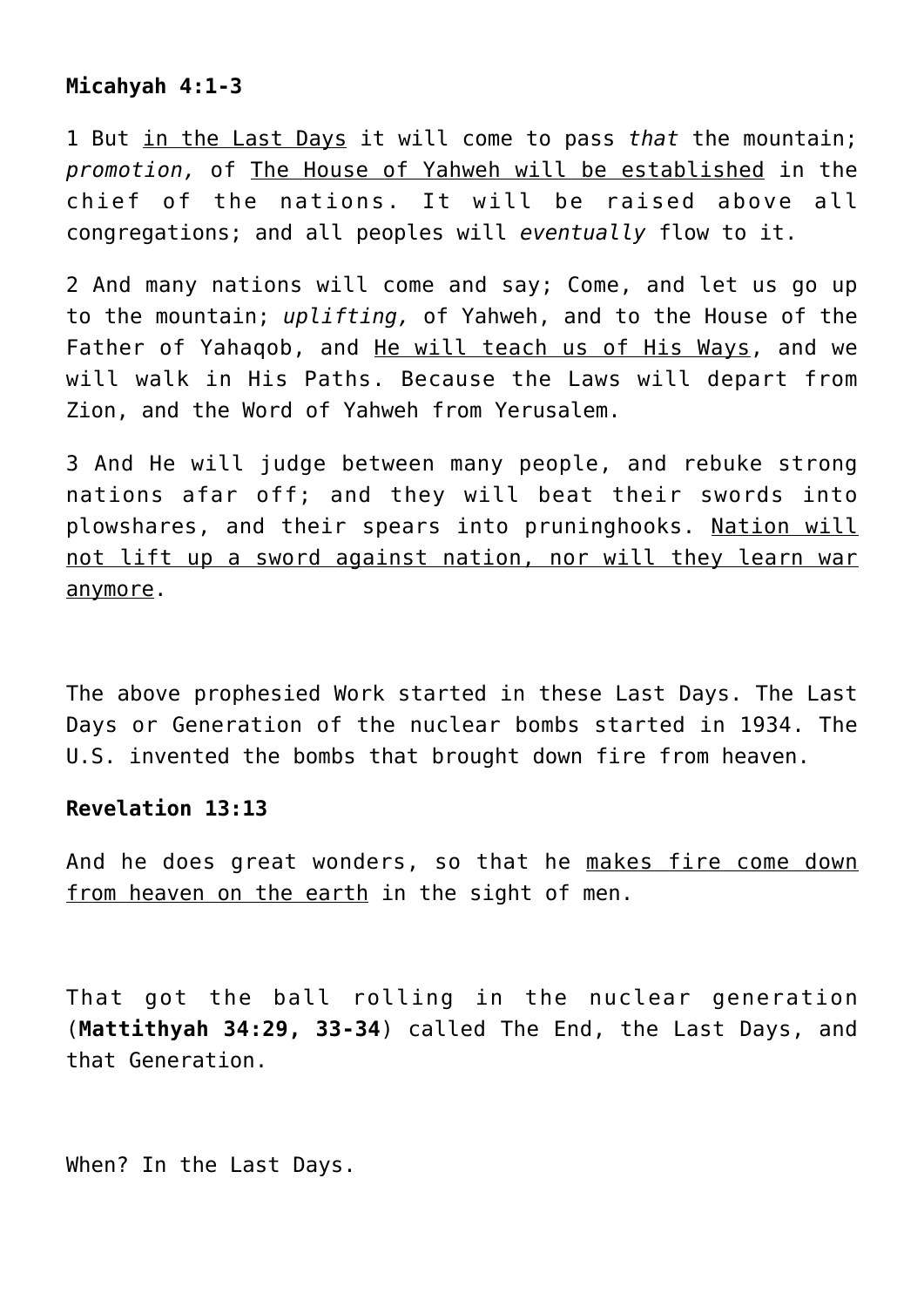Remember, in the beginning, The House of Yahweh—Tree of Life—was placed in the planned Garden with Instructions to Life Eternal.

Read this from *The Book of Yahweh,* the source of all Knowledge:

## **Genesis 2:7-9**

7 And Yahweh formed man *of* the dust of the ground, and breathed into his nostrils the breath of life; and man became a living being.

8 Yahweh planted a Garden eastward in Eden, and there He put the man whom He had formed.

9 And out of the ground Yahweh made every tree grow that is pleasant to the sight, and desirable for food. The Tree of Life was in the midst of the garden, and the tree of the knowledge of righteousness and evil.

Now read the Instructions:

#### **Genesis 2:16-17**

16 And Yahweh commanded the man, saying: Of every tree of the garden you may freely eat;

17 But of the tree of the knowledge of righteousness and evil you must not eat, for starting with the day you eat of it, dying you will die.

Next come the tests for mankind to prove to Yahweh that they will truly follow Yahweh's Instructions and keep evil from becoming their activity. Evil? Yes, like the Gods and like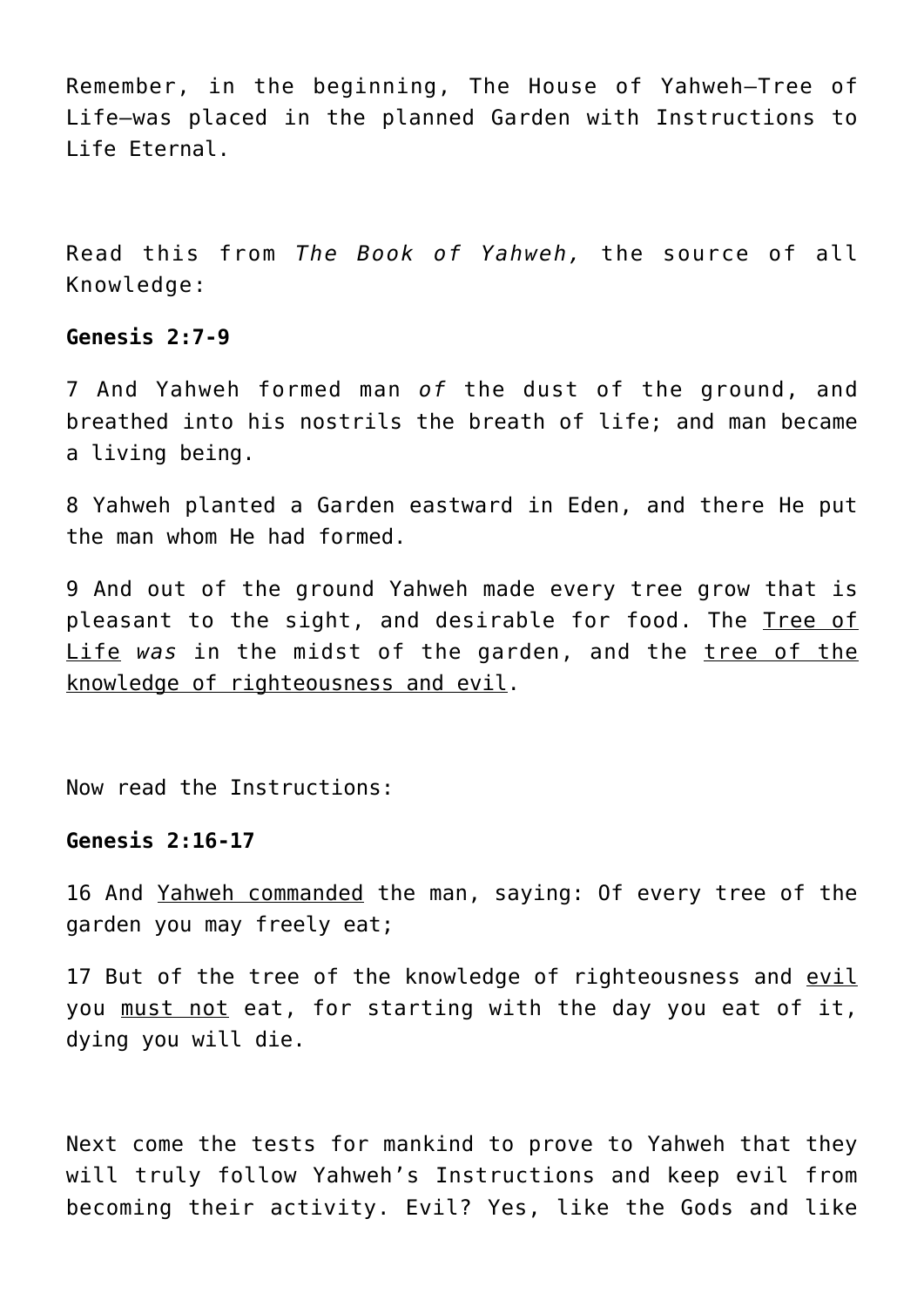Cain.

Read this:

## **Revelation 22:12-14**

12 And behold, I come quickly, and My Reward *is* with Me, to give every man according as his work will be.

13 I am the First and the Last, the Beginning and the End.

14 Blessed *are* those who keep His Laws, that they will have right to the Tree of Life, and will enter in through the gates into the City.

#### **Deuteronomy 6:25**

And it will be our Righteousness if we observe to do all of these Laws before Yahweh our Father, as He has commanded us.

#### **Deuteronomy 7:11-12**

11 Therefore, you must keep the Laws, the Statutes, and the Judgments which I command you this day, by observing and doing them.

12 Then, because you listened to these Laws, and were careful to keep and do them-Yahweh your Father will keep His Covenant and Mercy with you, which He vowed by oath to your fathers.

## **Genesis 2:16-17**

16 And Yahweh commanded the man, saying: Of every tree of the garden you may freely eat;

17 But of the tree of the knowledge of Righteousness and evil you must not eat, for starting with the day you eat of it, dying you will die.

#### **Genesis 3:1-5**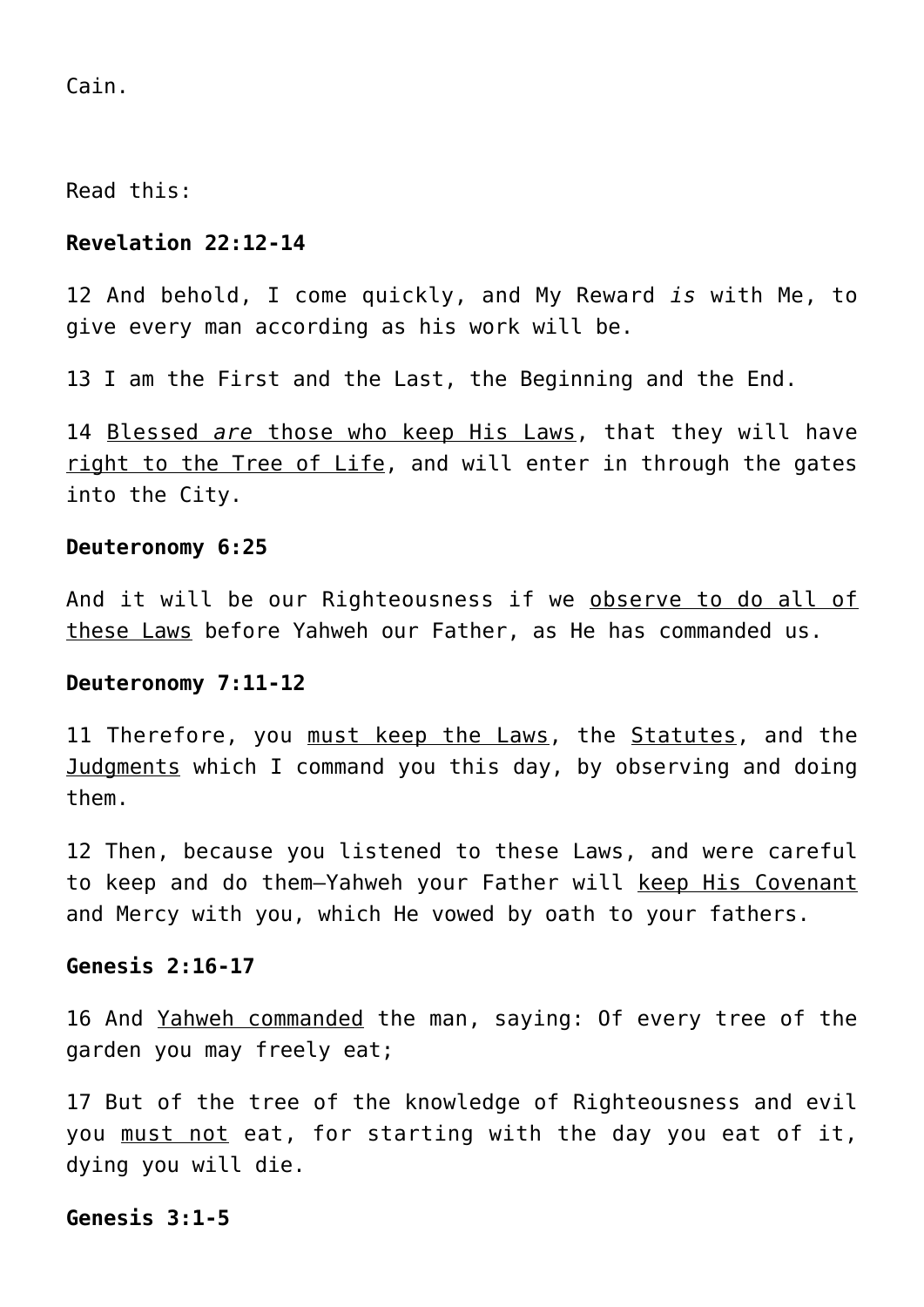1 Now the serpent was more subtle *and* crafty than any beast of the field which Yahweh had made. And she said to the woman; Has Yahweh indeed said: You shall not eat of every tree of the garden?

2 And the woman said to the serpent; We can eat the fruit of the trees of the garden;

3 But of the fruit of the tree which *is* in the midst of the garden, Yahweh has said: You shall not eat it, nor shall you touch it, or you will die.

4 And the serpent said to the woman; You will not surely die.

5 For Yahweh knows that in the day you eat of it, your eyes will be opened, and you will be as Gods (elohim), knowing Righteousness and evil.

## **I Yahchanan 3:7-8**

7 Little children, let no man deceive you; he who practices Righteousness is Righteous, just as He is Righteous.

8 He who practices sin is of the devil, for the devil has sinned from the beginning. For this purpose the Son of Yahweh was manifested; that He might destroy the works of the devil.

Did you notice the warning for these Last Days is the same warning that was given in the beginning?

Now read the deception Satan taught in the beginning, and notice in **verse 5** 'evil like the Gods':

## **Genesis 3:1-5**

1 Now the serpent was more subtle *and* crafty than any beast of the field which Yahweh had made. And she said to the woman;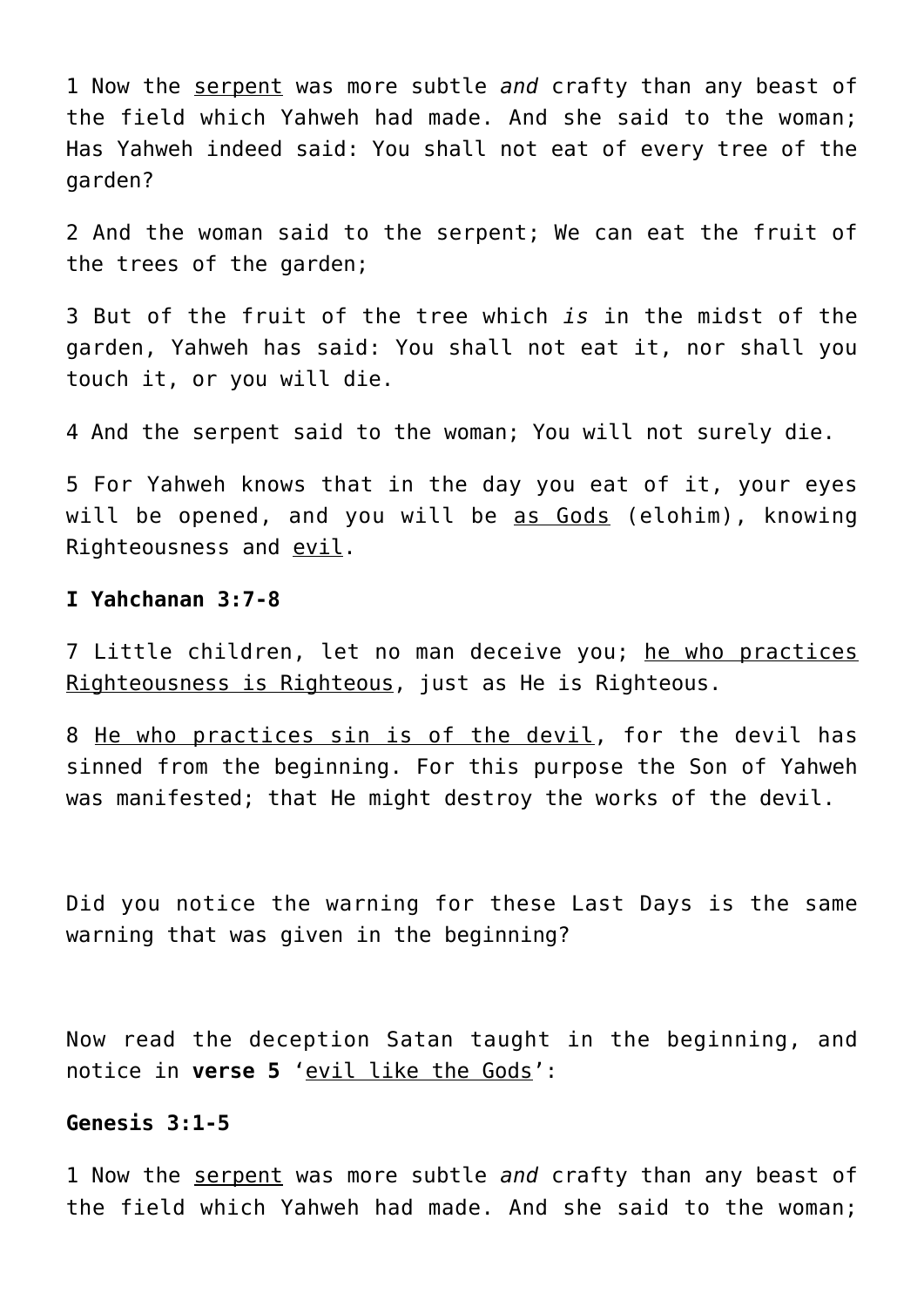Has Yahweh indeed said: You shall not eat of every tree of the garden?

2 And the woman said to the serpent; We can eat the fruit of the trees of the garden;

3 But of the fruit of the tree which *is* in the midst of the garden, Yahweh has said: You shall not eat it, nor shall you touch it, or you will die.

4 And the serpent said to the woman; You will not surely die.

5 For Yahweh knows that in the day you eat of it, your eyes will be opened, and you will be as Gods (elohim), knowing Righteousness and evil.

Satan convinced Eve that Godworship—being evil like the Gods instead of Righteous like Yahweh—is desirable, and Eve convinced Adam to partake of that 'desirable' way.

I hope you took notice of what was being said in **verse 5**, that the Gods are evil. Yahweh said you will die if you partake of evil as the Gods.

## **Genesis 2:16-17**

16 And Yahweh commanded the man, saying: Of every tree of the garden you may freely eat;

17 But of the tree of the knowledge of Righteousness and evil you must not eat, for starting with the day you eat of it, dying you will die.

Sickness begins with sin, then death slowly starts to enter.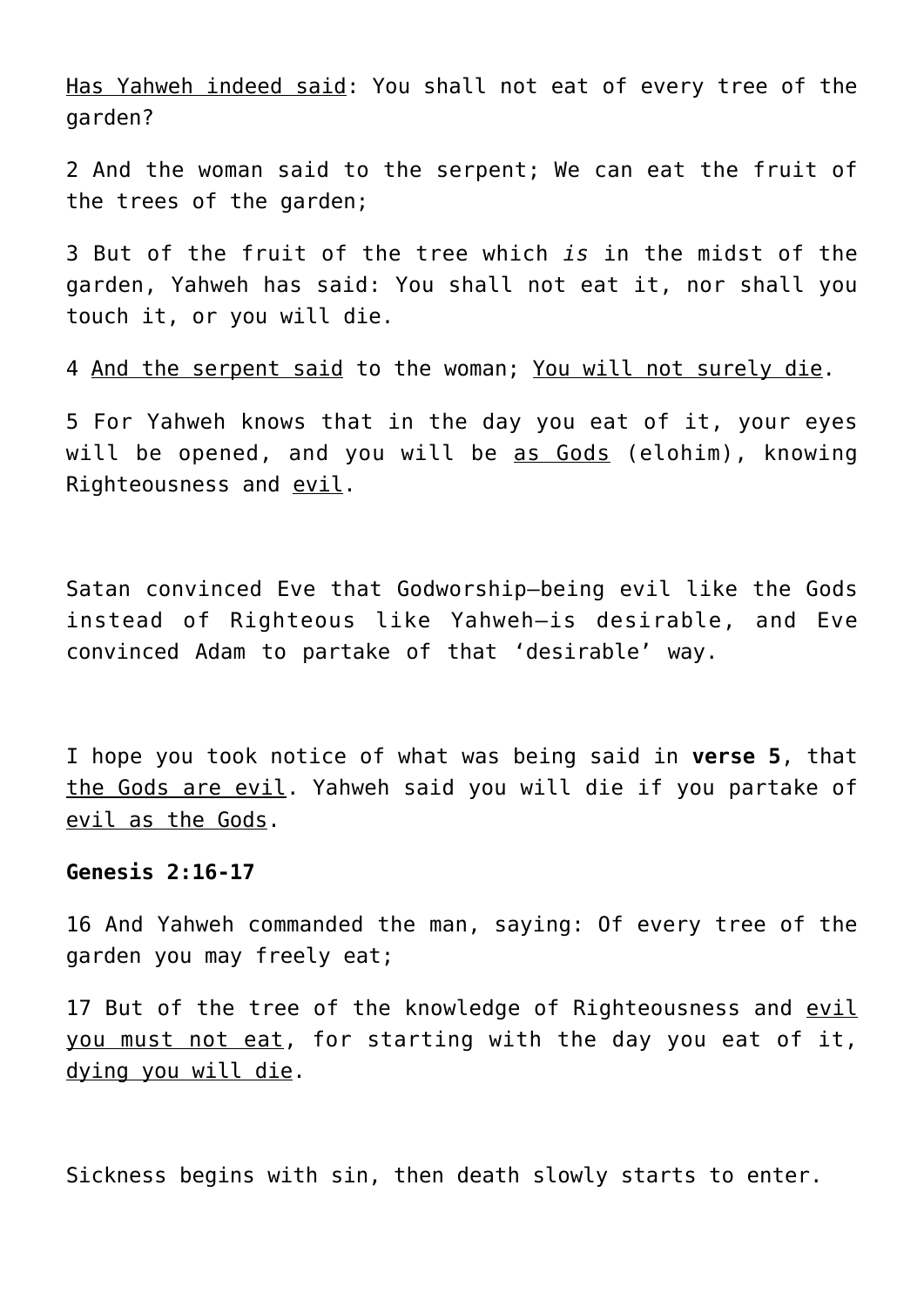Compare:

#### **Deuteronomy 30:15-18**

15 See, I have set before you this day Life by Righteousness, and death and destruction by evil-

16 In that I command you this day to ahab (love) Yahweh your Father, by walking in *all* His Ways, by keeping His Laws, His Statutes, and His Judgments, so that you can live and multiply, and so Yahweh your Father can bless you in the land which you go in to possess.

17 But if your heart turns away, and you are not obedient, and you are drawn away to submit to Gods (elohim), to worship them by serving them—

18 I declare to you this day that you will surely perish…

## **Genesis 2:17**

…dying you will die.

Remember this: trees represent religions.

There are 4,199 trees of evil religions in this generation. None of them even practice Yahweh's Ten Commandments. The only people on earth in this generation who practice Yahweh's Commandments are legally called The House of Yahweh.

The House of Yahweh is a prophesied group that started using the Name Yahweh, and actually established The House of Yahweh, according to Prophecy, in these Last Days—the generation of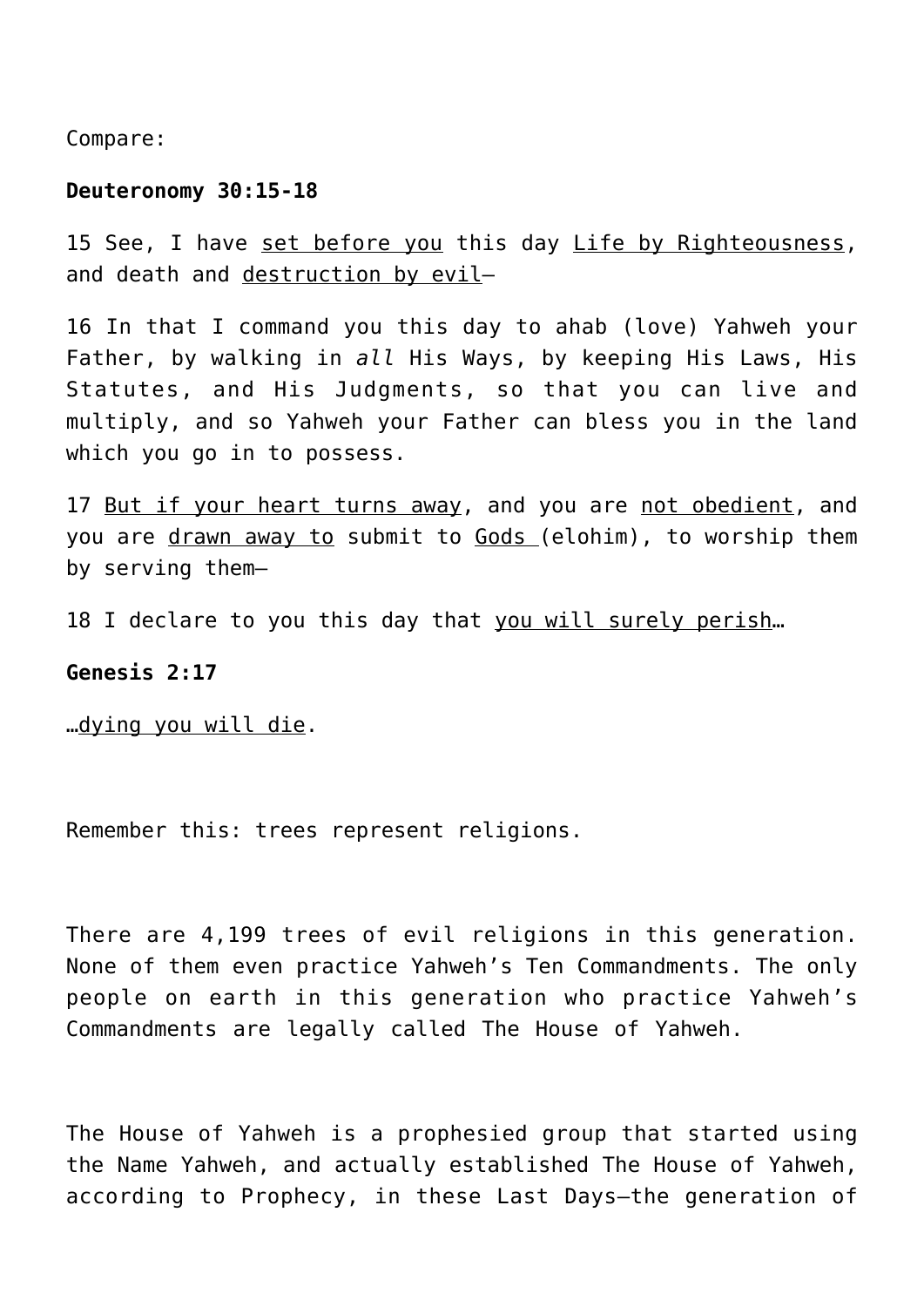the nuclear bombs. The establishment of The House of Yahweh was done according to the laws of the land, so now we have full legal rights to that Name. So, we are lawfully recognized in the nation in which we were established, and by all other nations of the world.

The original address of The House of Yahweh is still the same: 1025 T & P (Truth and Prophecy) Lane, Abilene, TX. Our phone numbers are also still the same: 325-672-5420 / 800-613-9494 (800-613-YHWH).

The Prophecy of the establishment of The House of Yahweh is found in **Micahyah 4:1-3** and **Isayah 2:2-4**.

#### **Isayah 2:1-4**

1 The word that Isayah son of Amoz saw concerning Yahdah and Yerusalem.

2 It will come to pass in the Last Days, *that* the mountain; *promotion,* of The House of Yahweh will be established in the chief of the nations, and will be raised above all congregations; and all nations will *eventually* flow to it.

3 And many people will go and say; Come, and let us go up to the mountain of Yahweh, to the House of the Father of Yahaqob, and He will teach us of His Ways, and we will walk in His paths. For the Laws will depart from Zion, and the Word of Yahweh *will depart* from Yerusalem.

4 He will judge among the nations, and will rebuke many people; they will beat their swords into plowshares, and their spears into pruninghooks; nation will not lift up sword against nation, neither will they learn war anymore.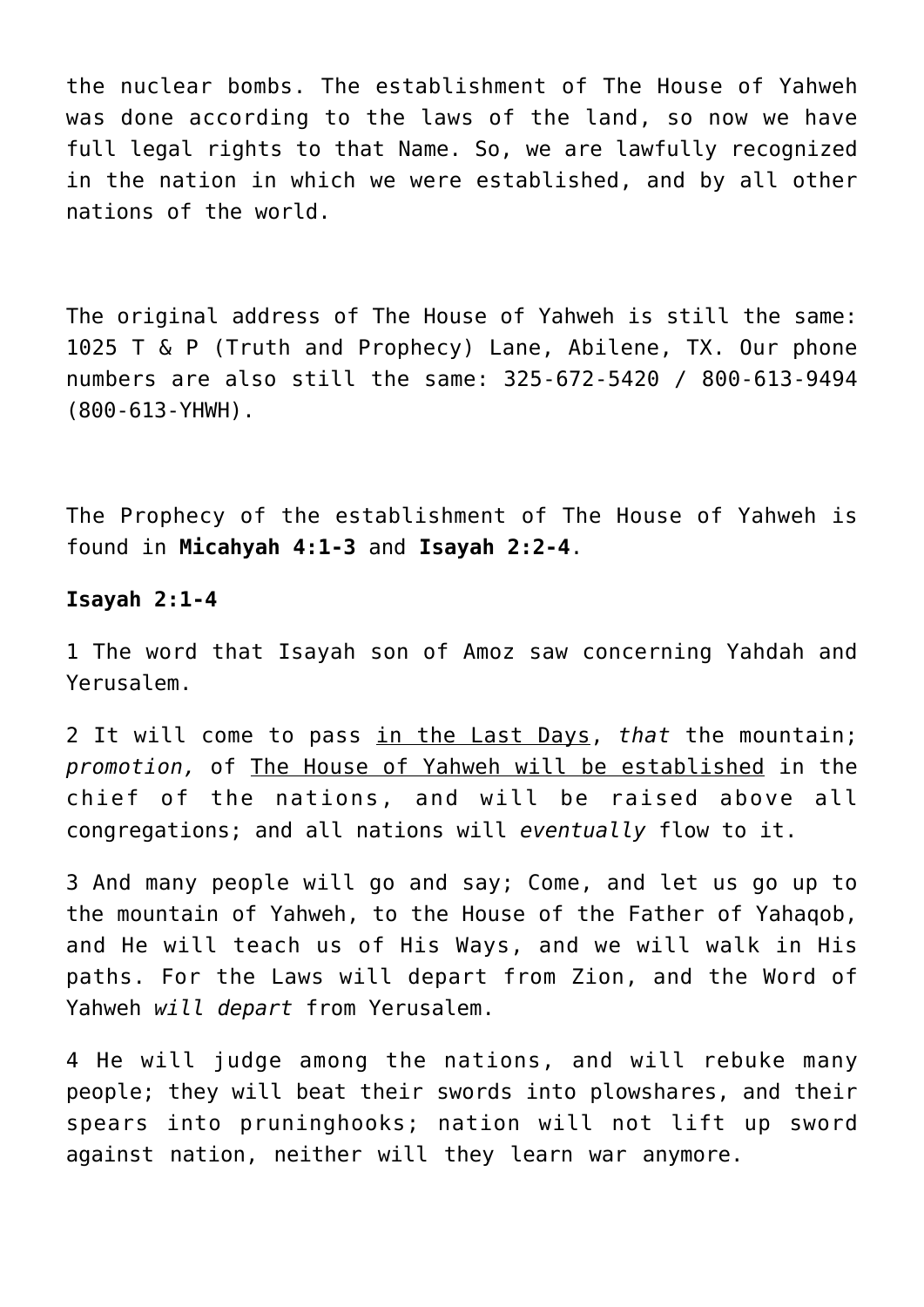Remember this: Yahweh is not worshiped in Israel in this Generation.

Read this and believe the Words of the Savior, Yahshua Messiah, the Great and Honorable High Priest and King over The House of Yahweh:

## **Yahchanan 4:19-21**

19 The woman said to Him: Man, I see that You are a Prophet.

20 Our fathers worshiped on this mountain, but you *Yahdaim* say that in Yerusalem is the place where men ought to worship.

21 Yahshua said to her: Woman, believe Me: The hour comes when you will worship the Father neither on this mountain, nor in Yerusalem.

Yahweh established His House in the chief of the nations and from His House, Righteousness is broadcasted to all nations. In this Generation only, has the Prophecy of taking Yahweh's Message to all nations been possible.

#### **Micahyah 4:1-3**

1 But in the Last Days it will come to pass *that* the mountain; *promotion,* of The House of Yahweh will be established in the chief of the nations. It will be raised above all congregations; and all peoples will *eventually* flow to it.

2 And many nations will come and say; Come, and let us go up to the mountain; *uplifting,* of Yahweh, and to the House of the Father of Yahaqob, and He will teach us of His Ways, and we will walk in His Paths. Because the Laws will depart from Zion, and the Word of Yahweh from Yerusalem.

3 And He will judge between many people, and rebuke strong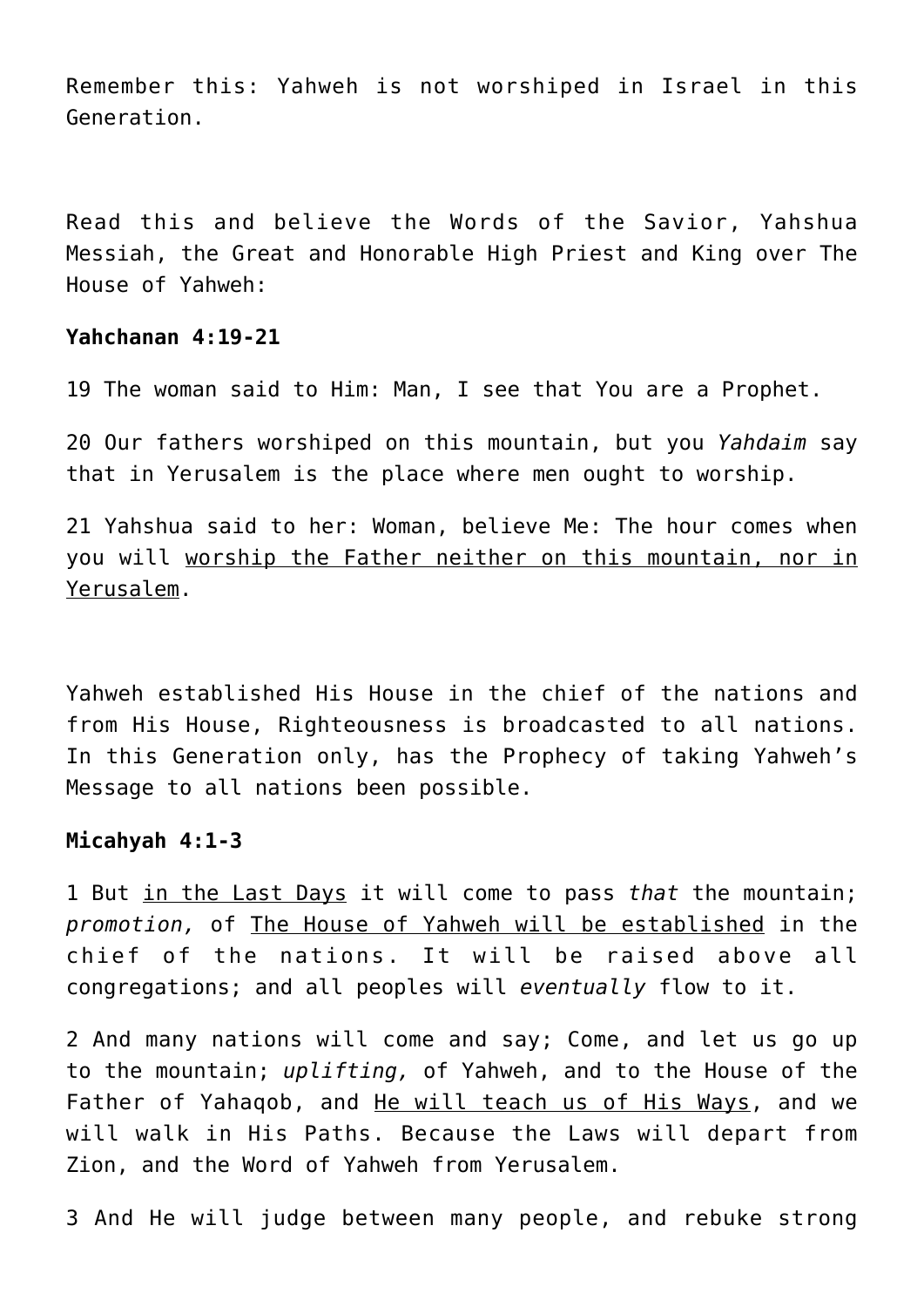nations afar off; and they will beat their swords into plowshares, and their spears into pruninghooks. Nation will not lift up a sword against nation, nor will they learn war anymore.

Last Days? That is the generation of the nuclear bomb that started in 1934.

#### **Mattithyah 24:29, 33-34**

29 Immediately, *but* after the *Great* Tribulation of those days will the sun be darkened, and the moon will not give her light, and the stars will fall from heaven, and the powers of the heavens will be shaken.

33 In the same way, when you see all these things, know that *His coming and The End of the Ages* are near, at the very door.

34 Truly I say to you: That Generation will not pass *away,* until all these things are fulfilled.

From The House of Yahweh, the invitation is made to all nations in these Last Days, to celebrate every weekly Sabbath with Yahweh, Himself, at His House.

#### **Genesis 2:1-3**

1 Thus the heavens and the earth, and all the host of them, were finished,

2 And on the Seventh Day Yahweh ended His Work which He had done, and He rested on the Seventh Day from all His Work which He had done.

3 Then Yahweh blessed the Seventh Day and set it apart to be Sacred, because in it He rested from all the Work which Yahweh had created and made.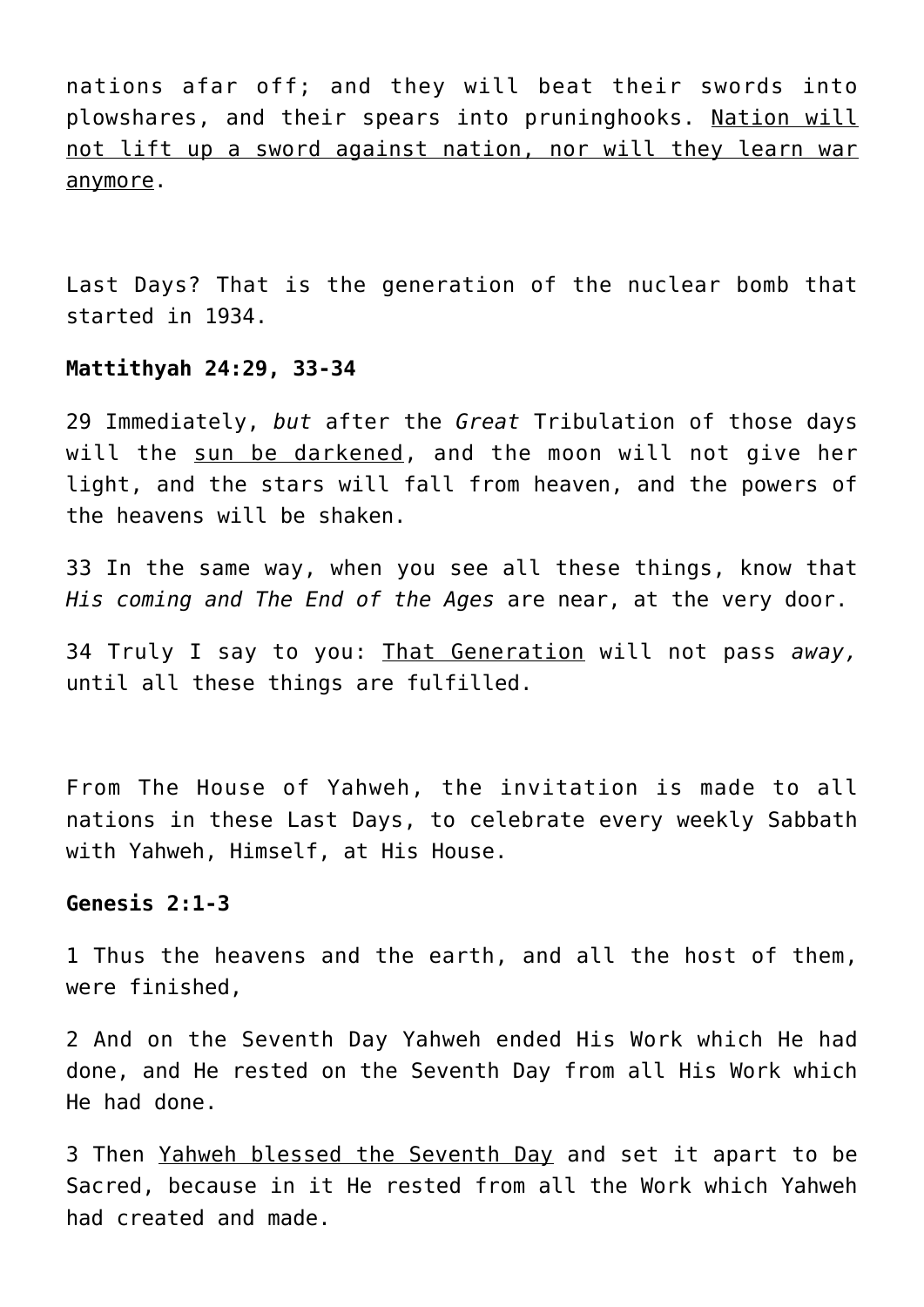Notice, the Seventh Day is Yahweh's Sacred Sabbath Day. Sunday is not the 'Sabbath' blessed by Yahweh. Sunday is named in honor of the sun God Baal, who is worshiped on that day. Yahweh is not a God. Yahweh is not evil like the Gods. Yahweh is totally Righteous.

Satan and her Gods teach evil to mankind in an effort to cut mankind off from Yahweh and His Blessings written in His Contract, called *The Book of Yahweh.*

A great example of Satan's teaching is found in:

## **Genesis 3:1-5**

1 Now the serpent was more subtle *and* crafty than any beast of the field which Yahweh had made. And she said to the woman; Has Yahweh indeed said: You shall not eat of every tree of the garden?

2 And the woman said to the serpent; We can eat the fruit of the trees of the garden;

3 But of the fruit of the tree which *is* in the midst of the garden, Yahweh has said: You shall not eat it, nor shall you touch it, or you will die.

4 And the serpent said to the woman; You will not surely die.

5 For Yahweh knows that in the day you eat of it, your eyes will be opened, and you will be as Gods (elohim), knowing Righteousness and evil.

Pay close attention to her deception in **verses 1** and **4**. She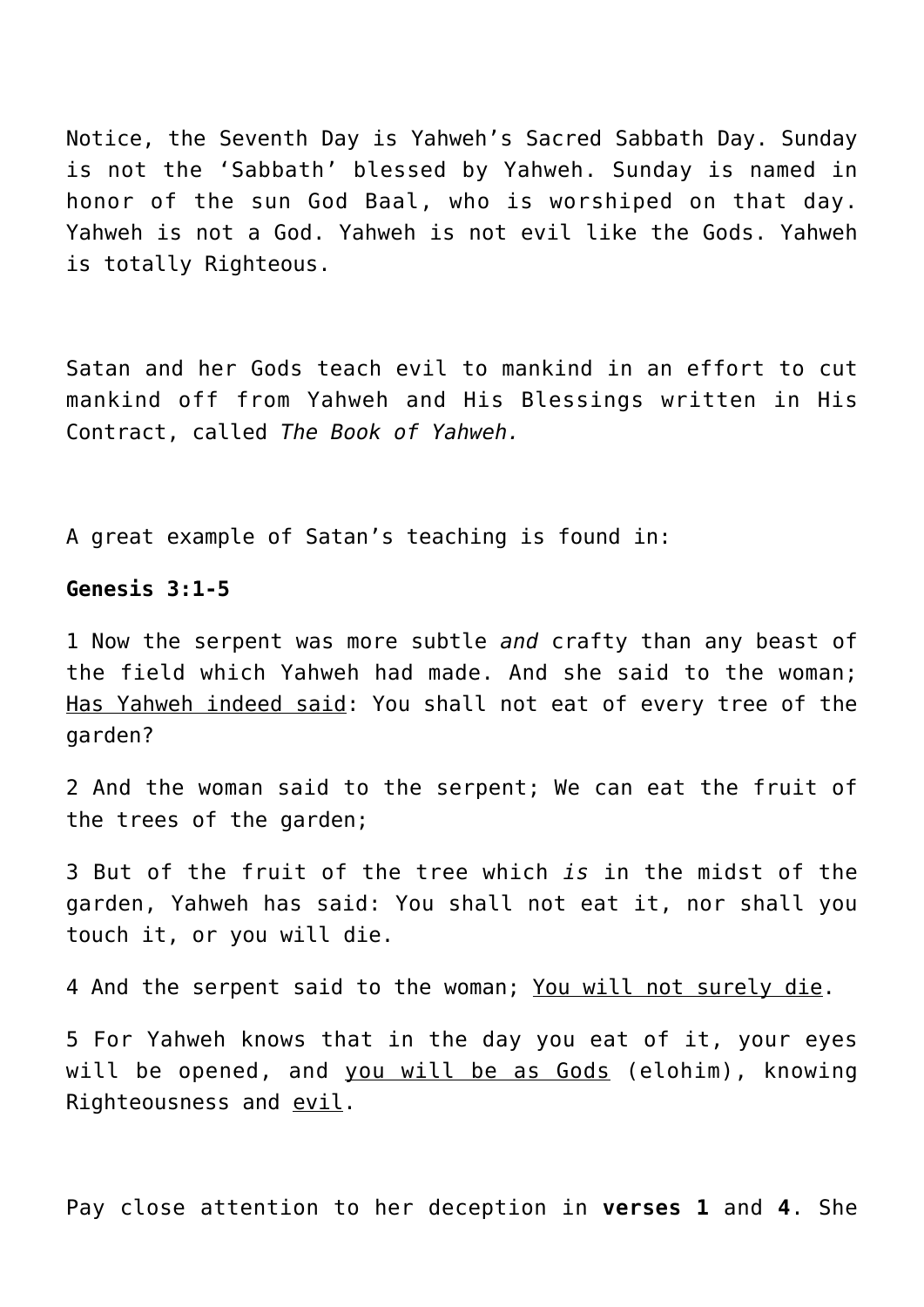questioned and even contradicted what Yahweh had said; thereby, placing doubt in Eve's mind. In **verse 5**, she made evil seem desirable, telling Eve she would be as the Gods—evil as the Gods. Being fully convinced, Eve partook of the way Yahweh had Instructed not to and Warned against; she then persuaded Adam to do the same. Their reward for not following Yahweh's Instructions—breaking Contract—is recorded for all to read.

#### **Genesis 3:10-14, 17-18**

10 So *Adam* said; I heard the Word of Yahweh being proclaimed in the garden, and I was afraid because I had sinned; and I hid myself.

11 And *Yahweh* said: Someone deceived you so that you would sin! You have eaten from the tree about which I commanded you, that you should not eat!

12 Then the man said; The woman whom You gave *to be* with me, she gave me of the tree and I ate.

13 And Yahweh said to the woman: What *is* this you have done? And the woman said; The serpent deceived me, and I ate.

14 So Yahweh said to the serpent: Because you have done this, you have brought a curse on all: both man and beast, and all flesh on the ground. Your ability to bring forth life from the dust will be taken away, and your eternal life will be taken away because of what you have done.

17 Then to Adam He said: Because you have heeded the voice of your wife, and have eaten from the tree of which I commanded you, saying; You must not eat of it—cursed *will be* the ground for your sake; in toil you shall eat *from* it all the days of your life.

18 Both thorns and thistles it shall bring forth for you, and you shall eat the herb of the field.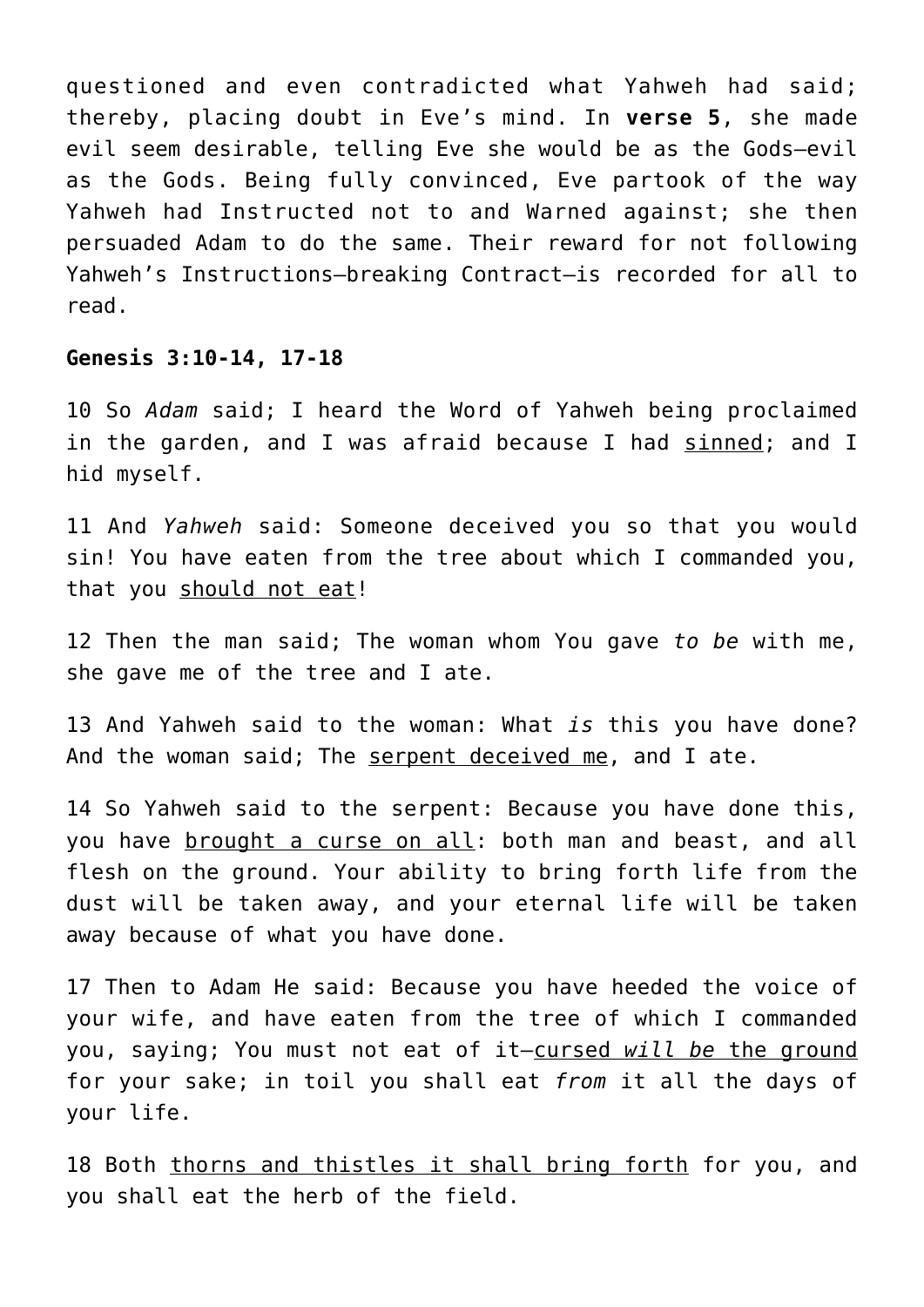**Verse 17:** Notice that Adam's sin led to the defilement of the earth.

**Verse 18:** Thorns and thistles or plagues and death are brought forth.

**Verse 17:** The word **cursed** means *plagues,* as mankind is experiencing with the seven last plagues during the time period of the last  $3\frac{1}{2}$  years of the seven year peace plan confirmed with Rabin (**Daniyl 9:27**).

# **Daniyl 9:27**

And he will confirm a covenant with many for one week; *seven years,* and in the midst of the week, he will cause the sacrifice and the oblation to cease; instead, he will cause the prevalence of the Lord of heaven, and even more destruction, until the end; when the Judgment is made that destruction be poured upon the desolator.

We are in the last  $3\frac{1}{2}$  years of that seven years. Sin and sinners have less than 16 months until their time runs out and the great nuclear burning takes place.

The House of Yahweh is called the Protected Place in this Generation. You must come out from among those who belong to the devil to receive Yahweh's Protection.

Read this:

# **I Yahchanan 3:7-8**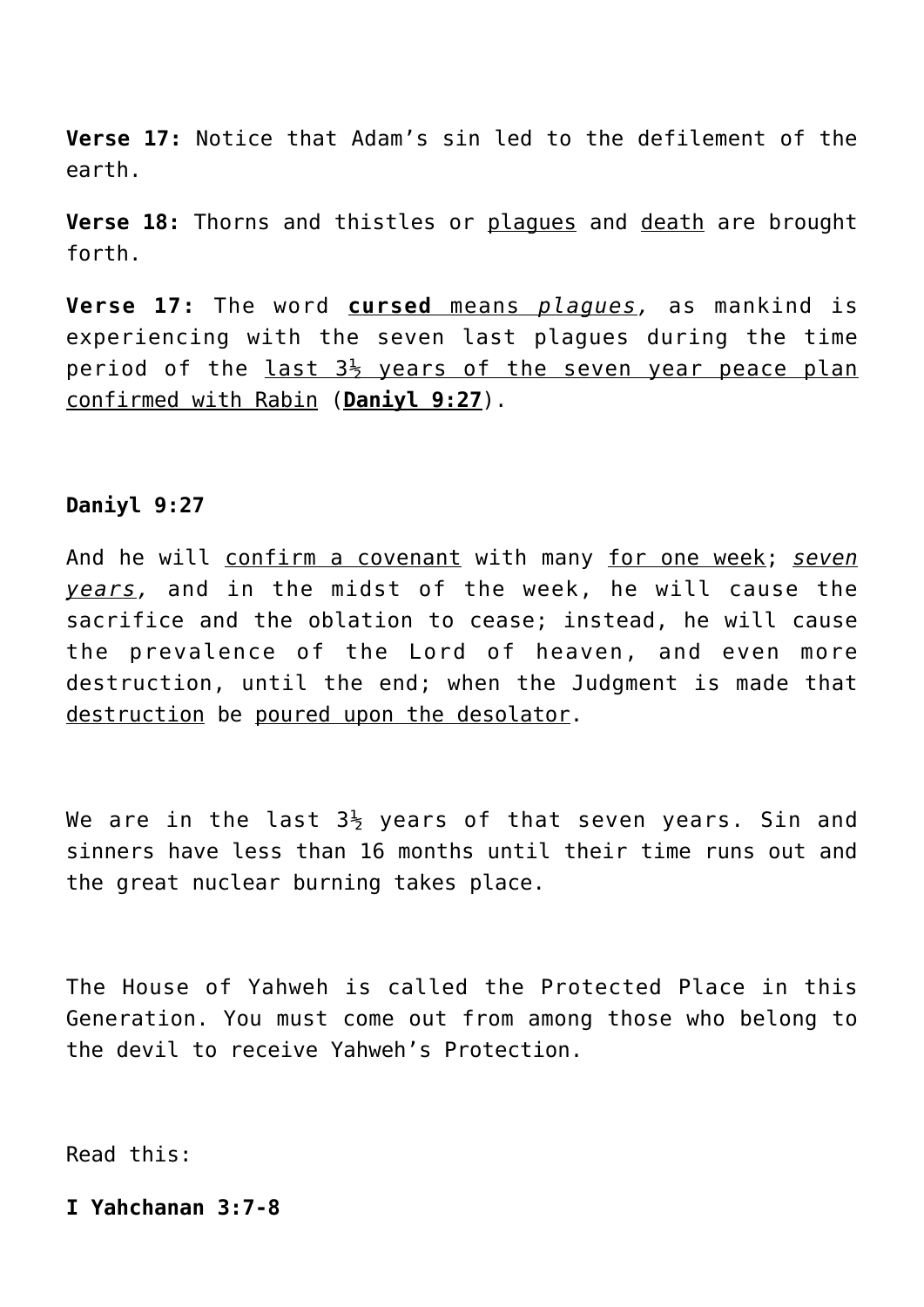7 Little children, let no man deceive you; he who practices Righteousness is Righteous, just as He is Righteous.

8 He who practices sin is of the devil, for the devil has sinned from the beginning. For this purpose the Son of Yahweh was manifested; that He might destroy the works of the devil.

## **Romans 6:16**

Do you not know that to whom you yield yourselves as servants to obey, his servants you are whom you obey—whether of sin, *which leads* to death, or *of* obedience, *which leads* to Righteousness?

## **I Corinthians 6:9-10**

9 Do you not know that the unrighteous will not inherit the Kingdom of Yahweh? Do not deceive yourselves. Neither fornicators, nor Godworshipers (worshipers of elohim), nor adulterers, nor men who commit sexual perversions with boys, nor men who commit sexual perversions with other men,

10 Nor thieves, nor covetous, nor drunkards, nor revilers, nor extortioners, will inherit the Kingdom of Yahweh.

# **II Corinthians 6:14-18**

14 Do not be unequally yoked together with unbelievers. For what fellowship has Righteousness with unrighteousness? And what fellowship does Light have with darkness?

15 And what harmony can there be between Messiah and Belial; *worthlessness: Satan?* Or what share does a believer have with an infidel; *untrustworthy, not faithful, not true nor loyal?*

16 And what agreement does The House of Yahweh have with Gods (Elohim)? For we are the House of the Living Father. As Yahweh has said: I will dwell in them and walk among them. I will be their Father, and they will be My people.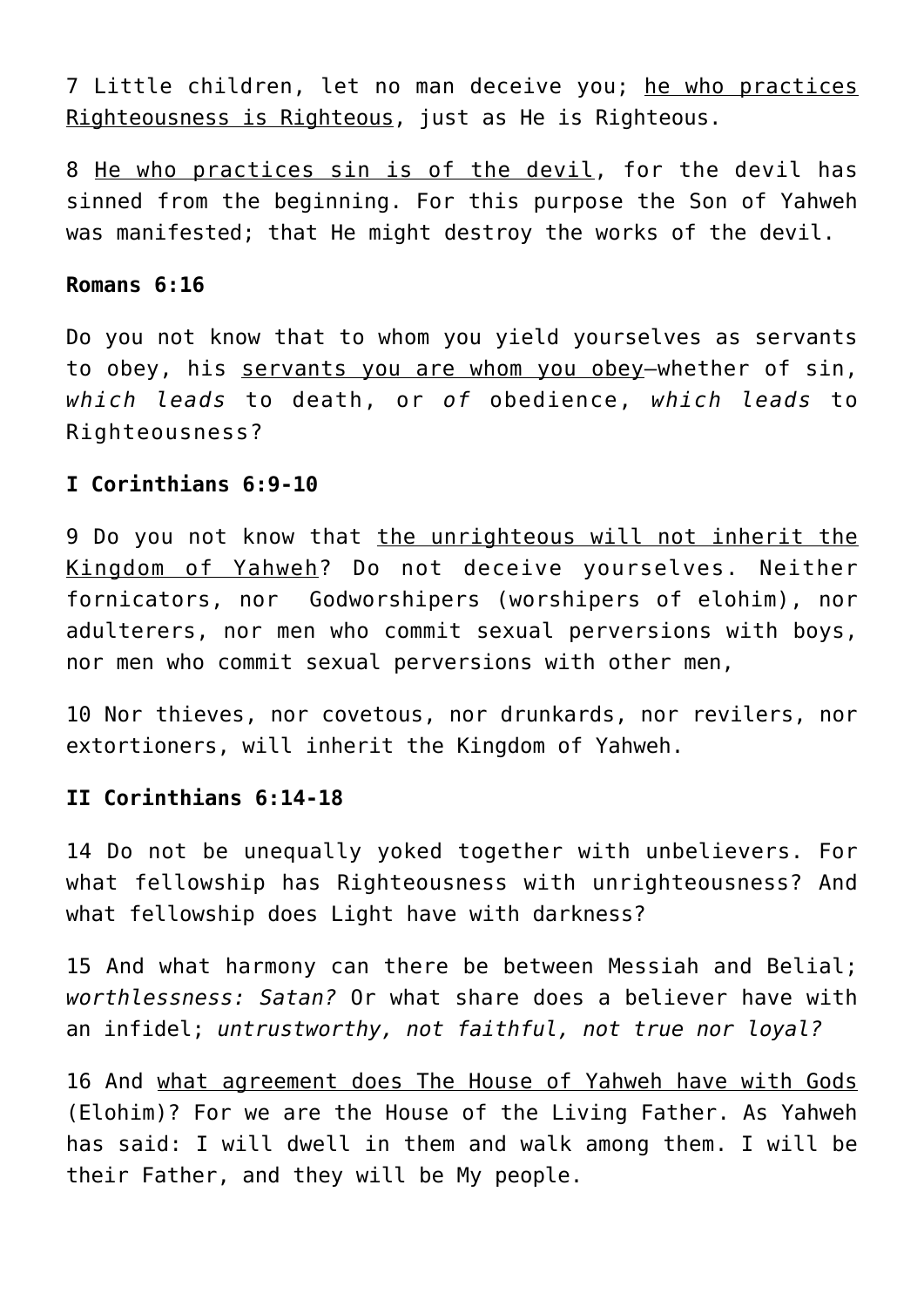17 Therefore: Come out from among them and be separate, says Yahweh. Do not touch the unclean*,* and I will receive you.

18 I will be a Father to you, and you will be My Sons and Daughters, says Yahweh Almighty.

That end will finish the Perfection started in:

## **Genesis 1:26**

Then Yahweh said: I will make man in My Image, according to My Likeness; they will have Authority over the fish of the sea, over the birds of the air, over the cattle, and over all the earth and over every creeping thing that creeps upon the earth.

# **Revelation 22:12-14**

12 And behold, I come quickly, and My Reward *is* with Me, to give every man according as his work will be.

13 I am the First and the Last, the Beginning and the End.

14 Blessed *are* those who keep His Laws, that they will have right to the Tree of Life, and will enter in through the gates into the City.

## **Mattithyah 6:33**

But seek you first the Kingdom of Yahweh and His Righteousness, and all these things will be added to you.

Hurry!! Time for sin and sinners—evil like the Gods—is nearing the end. They have nuclear bombs they are preparing to use against their neighbors.